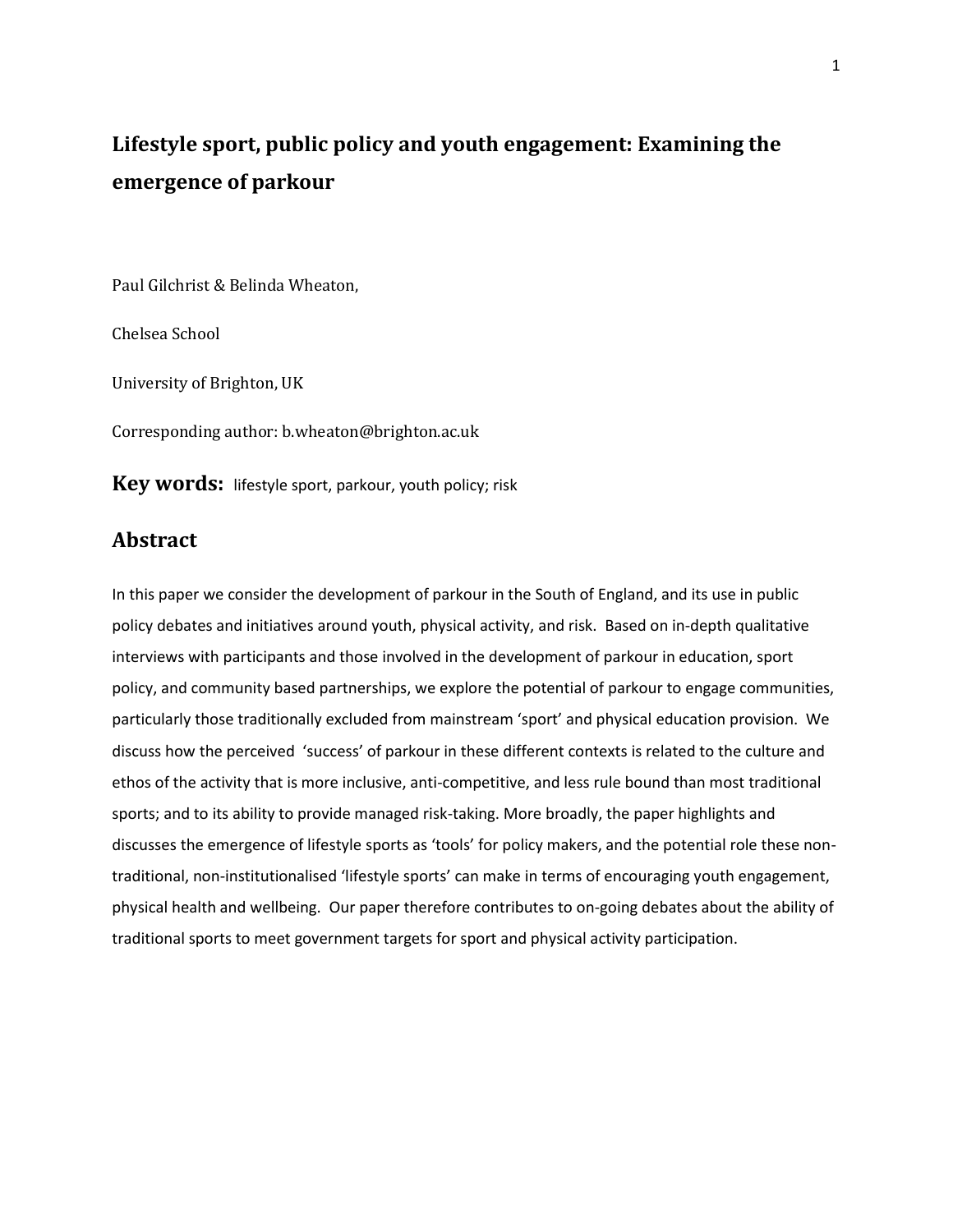# **Introduction**

It is widely recognised that over the past decade sport in the UK has gained a more prominent profile on political and policy agendas, with the British government - mirroring many other contemporary neoliberal states (see Green & Houlihan, 2006) - positioning sport at the centre of its 'cross-cutting approach to social policy' in tackling the linked 'problems' of youth obesity, anti-social behaviour and social exclusion (Coalter, 2007; 116). With the London 2012 Olympic Games looming this attention has intensified, with media and political discourse focused on guaranteeing that the London Games deliver a 'sporting legacy,' not just in terms of elite success, but also a more physically active nation (DCMS, 2008)*.* As the current policy for sport and physical activity – set out in *Game Plan* and *Playing to Win* (DCMS, 2002, 2008) - suggests, participation in sport and recreation can lead to improved health, reduce crime levels, generate employment and encourage a more positive attitude to education. While the validity of these claims, and the nature of 'evidence' used to assess the multifarious policy interventions have come under sustained criticism (c.f. Coalter, 2007; Piggin *et al.*, 2009), our focus here is on the contribution of non- traditional and informal 'lifestyle' sports in these policy debates and processes.

Informal sports are increasingly central to the physical activity and cultural lifestyles of young people; indeed some argue they are becoming so central that they are beginning to replace traditional team sports and challenge the original sporting uses of playgrounds and urban parks (L'Aoustet & Griffet, 2001). L'Aoustet and Griffet claim that in France any observable increase in sport participation can be attributed to non-institutionalised informal sport activities, with surveys showing that 45-60% of the French population now practice informal sports. Similarly, in Germany, Bach (1993) discusses the intensification in demand for informal sport activities, recognising that a considerable part of 'sports' activity is not organised, nor conducted in official clubs, but is spontaneous in nature.

Thus, as academics such as Coalter (2004) have suggested, recognising the diversity of sport cultures and practices that exist outside of traditional sport provision has become increasingly relevant to policy analysts seeking to demonstrate sport's contribution to health, citizen engagement and the economy. In Canada, for example, research funded by the Canadian Population Health Initiative (e.g. Tremblay & Willms, 2003 cited in Kay, 2005) suggests that while participation in organised sport had *some* benefit for obesity prevention in children, the most profound effect came from unorganized sports, activities such as road hockey. The authors reasoned that children 'playing in the street' spend more hours on the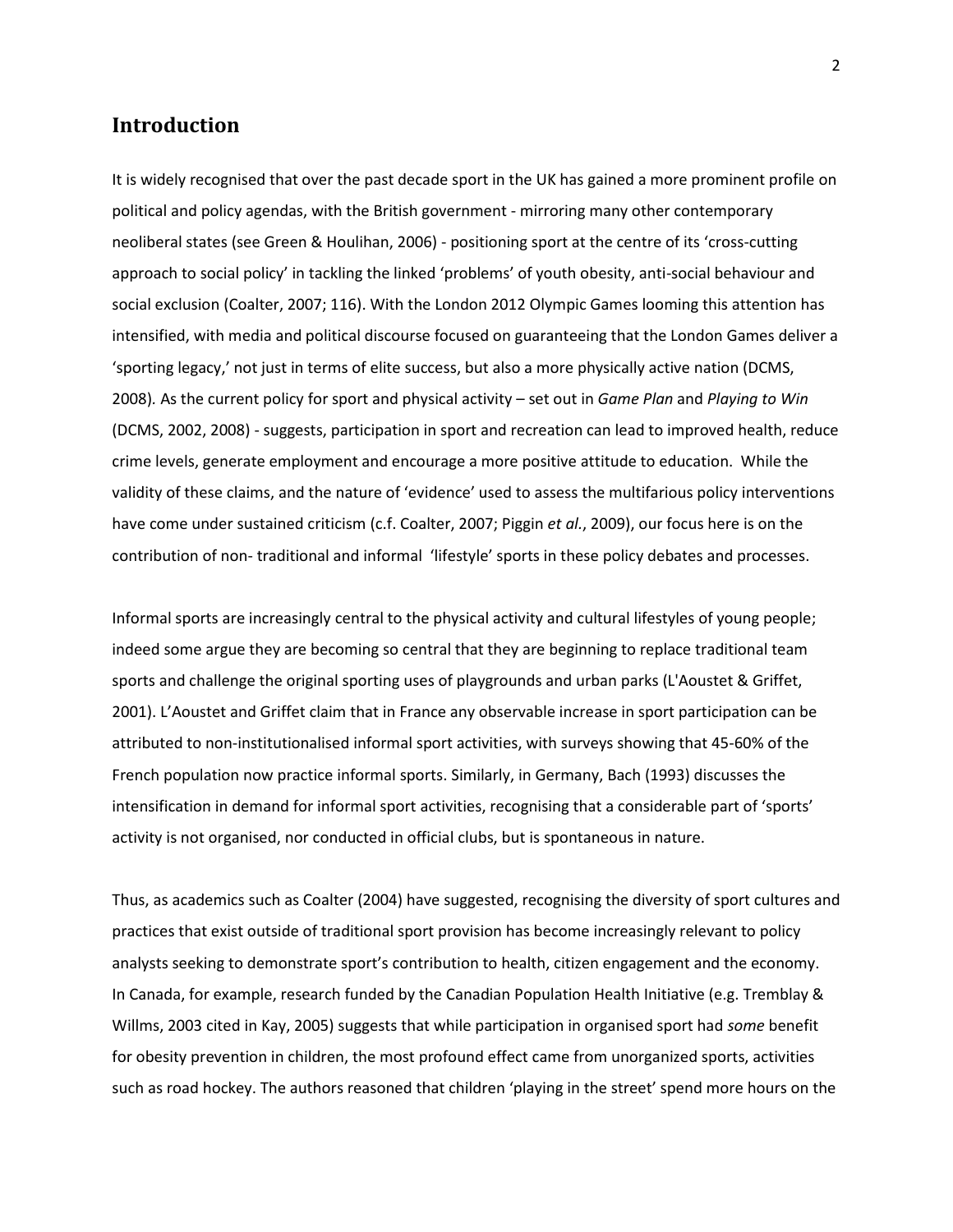move than those in sport leagues. In the UK a study by Gratton (2004) similarly concluded that policy intervention to increase participation needs to be focused on 'the non-competitive, informal area of sport participation' as these are more likely to attract the groups that will 'yield the highest health benefits from participation' (cited in J Kay, 2005). Yet, as Tomlinson *et al* (2005) have argued, a fuller understanding is required of the contribution non-traditional, non-institutionalised sports such as 'lifestyle sports' can make in terms of various policy objectives (see also Kay, 2005). While there appears to be a growing recognition of the value of these activities, witnessed, for example in the appointment extreme sports development officers in some part of the UK, there remains an absence of critical commentary and integration either by policy makers or academics as to the potential of lifestyle sports to meet policy objectives. Thus in this paper we highlight the emergence of lifestyle sport as a tool for policy makers. Our empirical focus is the emergence of the urban – based lifestyle sport parkour, also called *free –running* or *art de déplacement*, in the South of England. Despite being a relatively new and unknown activity, initiatives around parkour are bourgeoning in the UK; here we discuss some of the ways in which the activity is being adopted in England to address a range of policy objectives, exploring stakeholders' motivations for doing so, and the perceived benefits. Given the paucity of research or policy analysis in this area, our paper has a deliberately broad focus, exploring the potential of parkour for policy, examining policy processes, and offering an analysis of the participants and stakeholders experiential accounts, which we argue is central to understanding the activity's potential to address policy objectives.

Our paper is structured as follows; first we outline what lifestyle sports are, offering a brief introduction to parkour. Second, we contextualise 'lifestyle sport' expansion both in the UK and more widely, and consider their role in sport policy. Third we describe our empirical research on parkour provision in England, and critically examine various policy initiatives using parkour. Our discussion then examines how and why parkour has been embraced in these different policy contexts in sport, art and education. We consider how parkour's perceived value is related to its cultural values, specifically the opportunity for managed risk-taking, and its alterative ethos or philosophy of physical activity which is more inclusive, participant-driven, anti- competitive, and less rule-bound than most traditional sports.

## **Lifestyle sport**

Broadly, 'lifestyle sport' (and other related categorisations including new, whiz, action and extreme sports) refers to of a wide range of mostly individualised activities, ranging from established sports like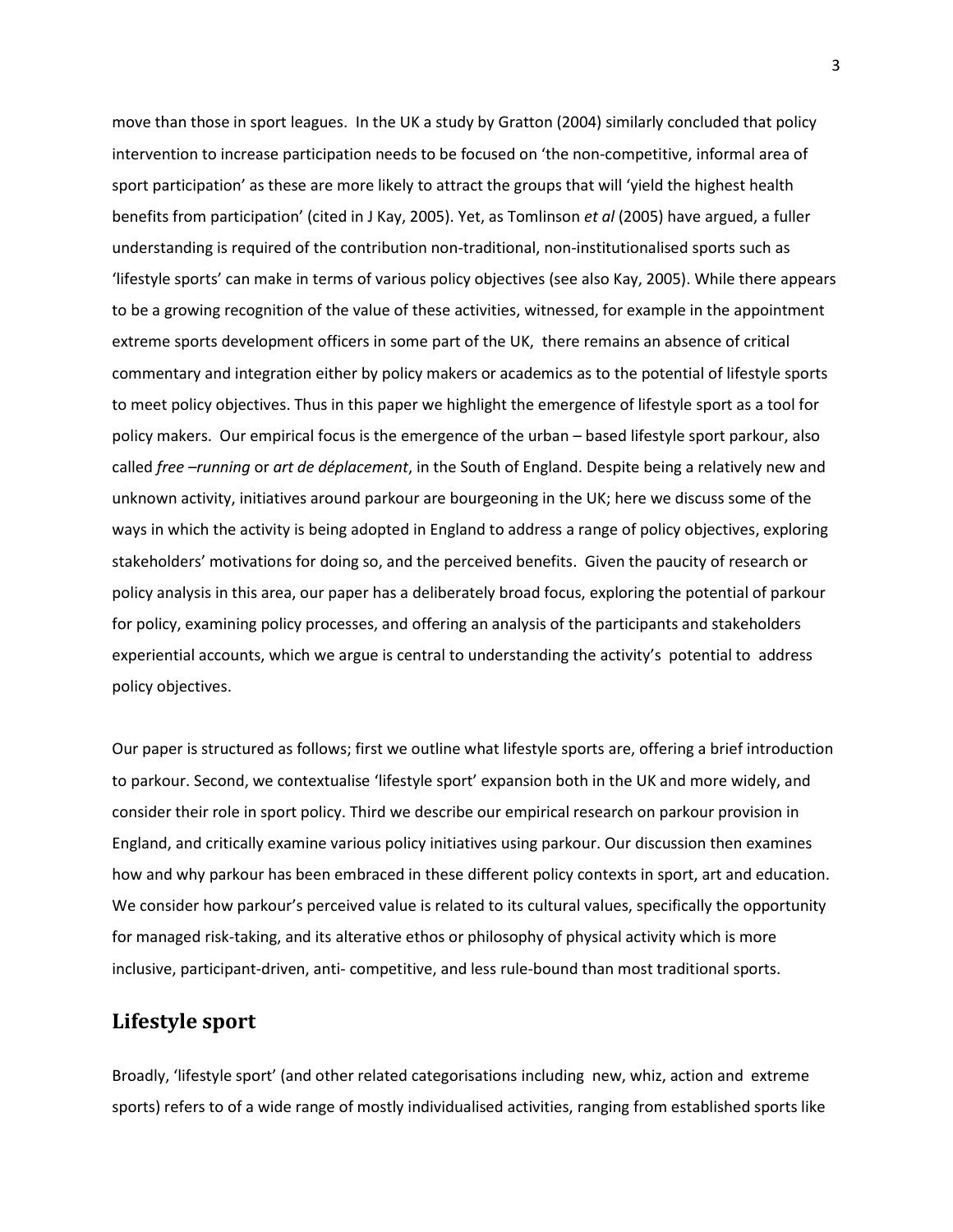climbing, surfing and skateboarding, to new activities like parkour, wake boarding, B.A.S.E. jumping and kite surfing (see Wheaton, 2004). There are numerous comprehensive commentaries on what lifestyle/action /alternative/extreme sport *are*, their histories, and ideologies, illustrating how many had – at least in their early phases of development - characteristics that were different to the traditional rule-bound, competitive, regulated, western 'achievement' sport cultures (see Booth & Thorpe, 2007; Rinehart, 2000; Rinehart & Sydor, 2003; Wheaton, 2004b). While recognising that each lifestyle sport has its own specificity, history, identity and development pattern, many share a common ethos that remains *distinct* from that of most traditional sports. There is also crossover in the industries that underpin the cultures, and participation between lifestyle sports; in some cases attracting seasonal shifts for example between surfing and snowboarding, or those who do a range of the activities (Wheaton, 2005).

The urban-based lifestyle sport parkour is the empirical focus of this article, which according to its founders is the "art of moving fluidly from one part of the environment to another" (McLean *et al.*, 2006; 795). The activity originated in the economically- deprived Paris suburb or *banlieue* of Lisses in the 1980s (Ortuzar, 2009; 61). Here David Belle, Sebastien Foucan and friends began training and founded the Yamakasi group, from which most of the parkour-inspired movements have originated (Mould, 2009). However, the extent to which it can be characterised as new is debatable and its modern-day founders and subsequent practitioners recognise a genealogy to the military training methods *parcours de combatant*, proposed by the French educational theorist Georges Hebert in 1913 (see Atkinson, 2009; Edwardes, 2007; Ortuzar, 2009)*.*

Parkour is practiced predominantly in urban areas using either man-made or naturally occurring obstacles. While practitioners first learn a set of techniques, such as the *cat leap*, it does not have a set of rules or objectives. Each *tracuer –* the name given to those who practice parkour seriously *-* moves from A to B under, over, and through obstacles including walls, railing and roofs, in the most fluid, efficient way. Parkour does not fit easily into exiting categories, being described variously as sport and art, and has forms that intersect with other activities such as dance and gymnastics. It shares some characteristics with other urban lifestyle sports like skateboarding, such as ambivalence to man- on-man (sic) formal competition, an emphasis on self- expression, and attitudes to risk, which tends to be carefully calculated and managed rather than taken unnecessarily (Oliver, 2006; Robinson, 2008; Stranger, 1999; Wheaton, 2004a). Nonetheless, the philosophy and meaning of parkour also differs from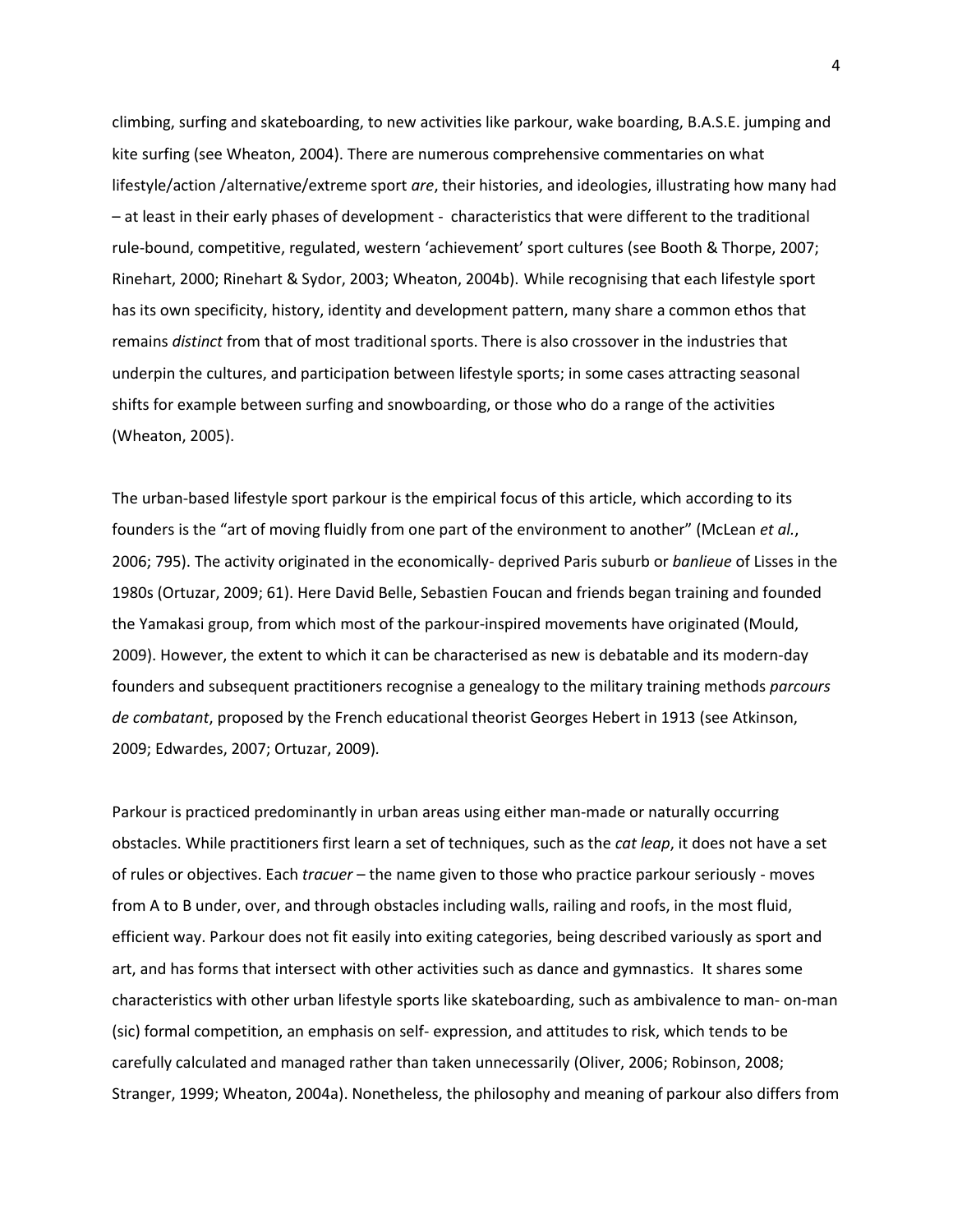other lifestyle sports in important ways. Like many post-subcultural formations (Muggleton & Weinzierl, 2003), the *discipline*, as practitioners refer to it, has fragmented into different variants such as *Free running*, which involves more acrobatic and dance like manoeuvres, is more commercialised and tends towards stunt-making and mass spectacle (Archer, 2010; Atkinson & Young, 2008; Edwardes, 2007).

Until very recently parkour was a relatively unheard of activity, but it has spread rapidly among young urban inner-city populations, though informal networks, internet forums, and particularly its virtual presence on sites such as You Tube. The UK is now considered as a centre for parkour, London seeing itself as the self-styled capital, the city being the base for many of the top teams of traceurs, including a number of the French 'masters'. A spate of media attention has also contributed to its growing cultural presence, such as featuring in the BBC channel ident *Rush Hour* staring founding traceur Danielle Belle, and in films such as *Jump London* (Christie, 2003) and *Casino Royale* (2006), featuring a chase between Daniel Craig (as James Bond) and Sébastien Foucan.

Parkour's increased visibility has provoked a spate of academic research across a range of interdisciplinary areas, much of which has explored how the activity provides a different, transgressive way of interacting with the (urban) environment, one that challenges the use and meaning of urban space, urban life, and forms of embodiment (Archer, 2010; Atkinson, 2009; Bavinton, 2007; Daskalaki *et al.*, 2008; Geyh, 2006; Saville, 2008; Thompson, 2008). In contrast, the media often depict parkour as a dangerous and sometimes deviant activity, contributing to misinformation, particularly about the degree of risk involved (McLean *et al.*, 2006). As Booth and Thorpe outline, many activities labelled 'extreme' are actually very safe (2007; 183). Parkour participants vociferously reject the extreme or high-risk label, recognising the importance of safe practice, and to 'train safely':

a lot of people just see what's in the media and they assume that's what they are going to be doing and it's just not the case (personal interview, participant/promoter).

# **The significance of lifestyle sport for sport policy**

Since their emergence in the 1960s, lifestyle sports have experienced unprecedented growth both in participation and in their increased visibility across public and private space, fuelled by wider sociocultural developments, in particular the rapid expansion of consumer culture. Surveys across Europe and America, including Sport England's *Active People Survey* (2006, 2007) have pointed to the increased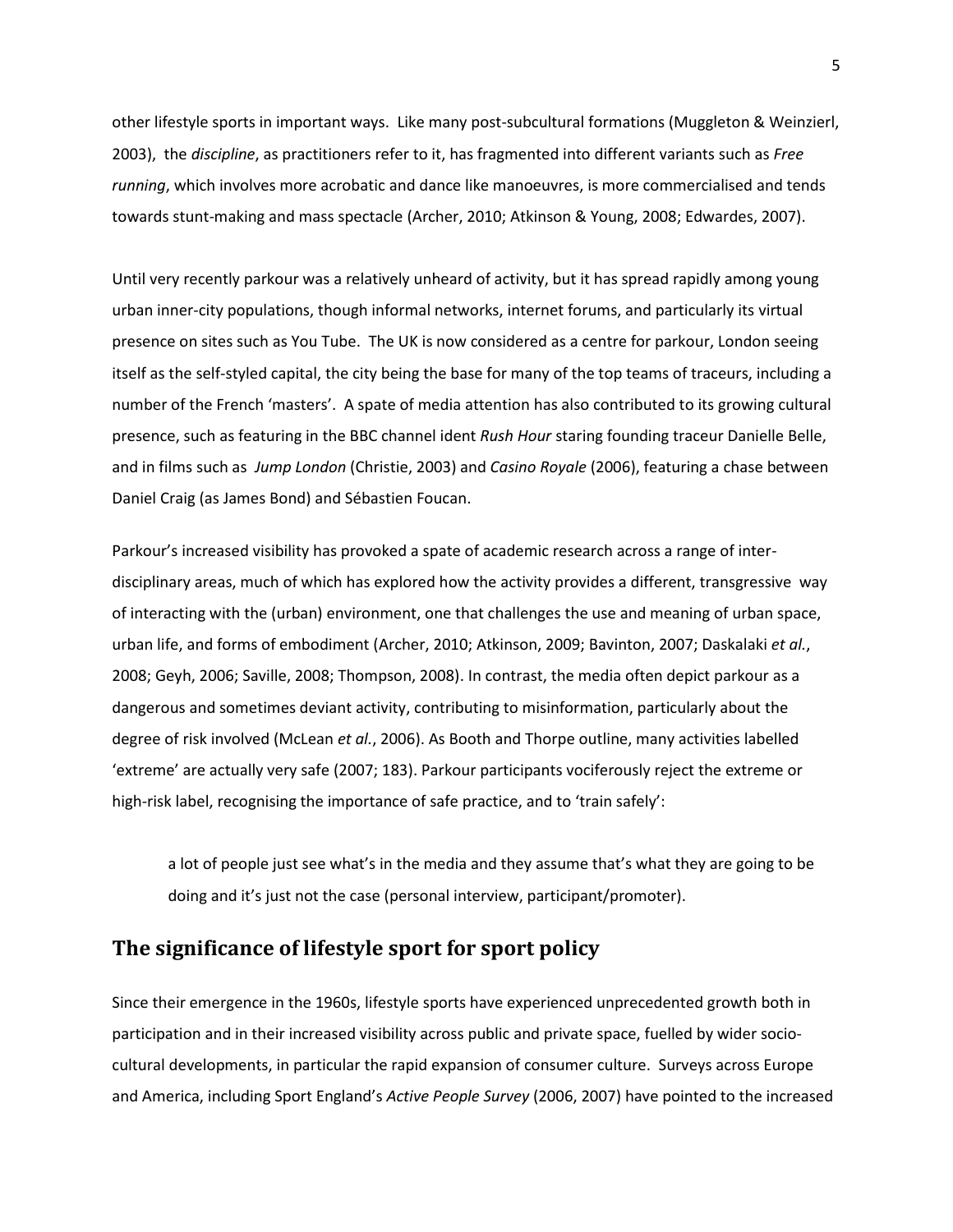popularity of non-institutionalised informal sport activities in general, and lifestyle sport specially. Given the difficulty of capturing participation rates in these informal, outdoor, non association-based activities (Bach, 1993) it is likely that participation rates are growing faster than these surveys suggest. Indeed when measures such as equipment sales (see sources cited in e.g. Booth & Thorpe, 2007; Howell, 2008), market research surveys (see Tomlinson *et al.*, 2005), and media commentaries (e.g. Asthana, 2004; Barkham, 2006) are included, it is clear that in the twenty-first century many types of lifestyle sports are attracting an ever-increasing body of followers, outpacing the expansion of traditional sports in many Western nations (Booth & Thorpe, 2007; Comer, 2004; Howell, 2008; Jarvie, 2006; Rinehart & Sydor, 2003; Thorpe, 2008; Wheaton, 2004b). This expansion in participation includes not only the traditional consumer market of teenage boys (Mintel, 2003 cited in Tomlinson et al. 2005) but older men, and increasingly in a number of activities, women and girls (Wheaton, 2009). In practical terms, these sports which take place in spaces outside of the traditional forms of provision such as schools, clubs and leisure centres, represent avenues for sporting participation and social engagement for men and women across socio-economic groups, including the most socially disadvantaged (see Wheaton, 2009) and those who have turned their back on traditional school-based and institutional sport practices.

Yet, as Tomlinson *et al* highlighted in 2005, there was an absence of research and policy initiatives in this area.<sup>i</sup> Since then, an expansion in localised policy initiatives on, or using aspects of lifestyle/extreme sports provision is evident, often with a high degree of perceived 'success' in terms of engaging the targeted populations. Given the renewed prominence of sport across a range of policy areas under new Labour, this expansion in provision is not surprising. For example, 'extreme sport' development officers have emerged, new facilities have been constructed in areas undergoing regeneration, and lifestyle/extreme sports have been the focus for several Active England projects.<sup>"</sup> There has also been an attempt by *Sport England* in the *Active People Surveys* to widen it vision of 'sport' to include many informal and lifestyles sports. Initiatives such as *StreetGamesiii* suggest that *Sport England* has begun to recognise the importance of participation outside of traditional clubs. Yet, as we illustrate in this paper, locally based initiatives appear to take place without any links or awareness of similar projects, their problems and strengths. In short, there is an absence of integration or analysis, by policy makers and academics.

A further related issue is the lack of 'evidence' about participation and performance in most lifestyle sports (c.f. Tomlinson *et al.*, 2005). Information about *who* participates - their social demographics -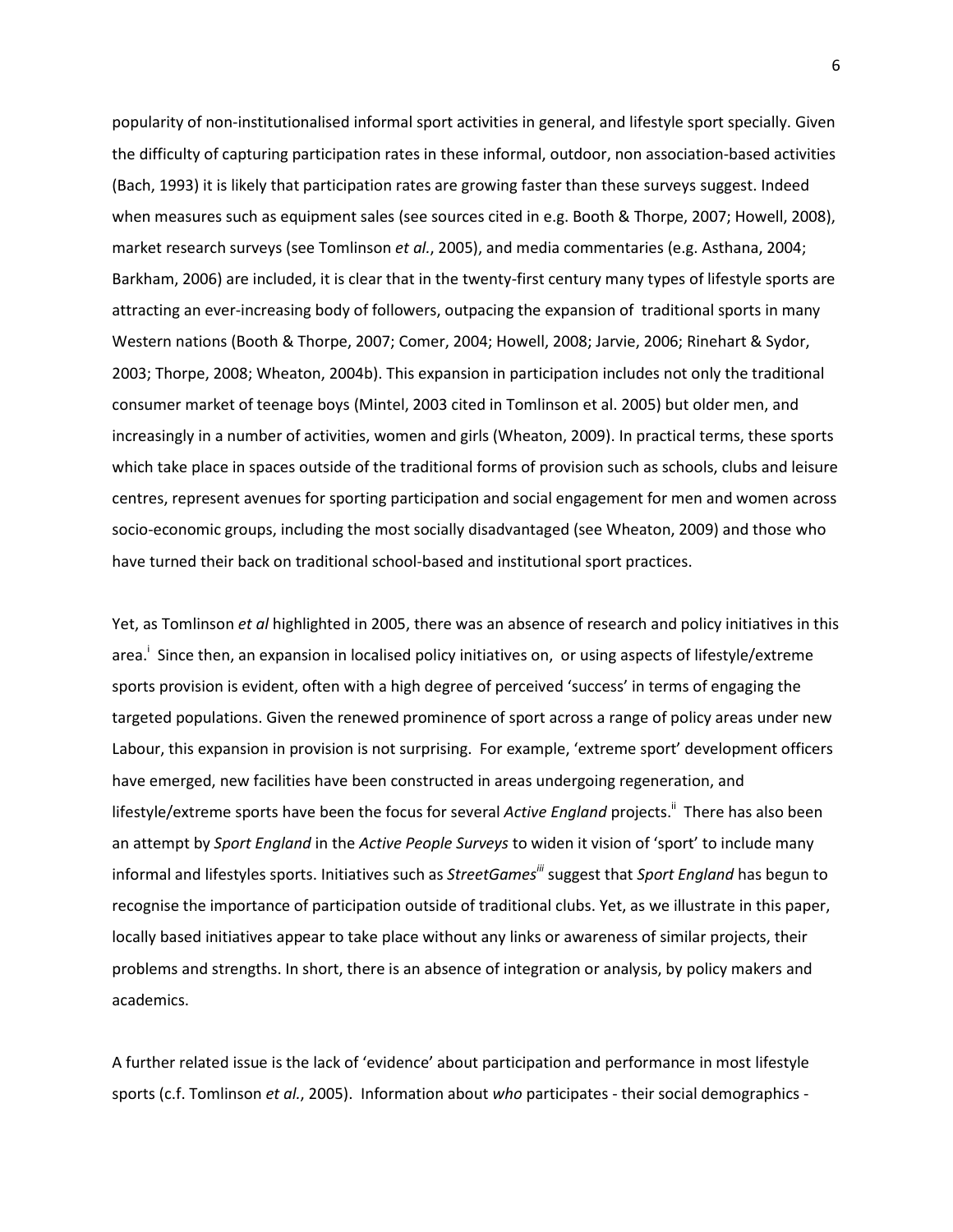where, when, how often, or the reasons why, is extremely limited. In the cases of relatively new activities like parkour, 'evidence' is almost non-existent. Additionally, there are serious limitations in the survey-based methodologies that have been used to measure participation, making much of the 'evidence' policy makers have about the significance and scope of lifestyle sport unreliable. Factors contributing to this include; the unregulated, individualistic and often nomadic nature of participation in lifestyle sport; lack of governing bodies and club structures; and failure of even the most-recent mass participations surveys (such as Sport England's *Active People's Surv*eys) to include questions suited to the nomadic, seasonal and weather dependent nature of lifestyle sports.<sup>iv</sup> These surveys tell us little about the *nature* of people's engagement. While some have attempted to differentiate between the regular and occasional participant; this simple dualism is insufficient for understanding the complex ways people engage with, and construct identities through participation in and consumption of lifestyle sports (c.f.Tomlinson *et al.*, 2005). In contrast, in-depth qualitative academic research about lifestyle sport that has emerged over the past 15 years which has illuminated the meanings and experiences of participation. This body of research, often ethnographic in nature, has revealed the wide range of different types of involvement from 'weekend warriors' to the very committed 'hard core' for whom participation becomes a whole way of life, one that may be sustained from youth to retirement (Robinson, 2008; Wheaton, 2004a). Strong social and emotional bonds develop between these committed participants - often described as subcultural communities or neo-tribal affiliations (Robinson, 2008; Wheaton, 2007) - linked by a shared attitudes, values and ways of life. Thus rather than focusing on individual sports, "data collection with respect to lifestyle sports needs to focus on the participants; the sports are very much an expression of their identities and lifestyles rather than existing as institutional forms in their own rights" (Tomlinson *et al.*, 2005; 4).

# **Research Context and Methodology**

The research that this paper is based on involved a community-focused<sup>v</sup> project that explored the reactions by stakeholders to plans to build a parkour training area, a purpose-built facility to encourage the development of parkour participation, in Peacehaven, East Sussex. The project was designed to gain a better understanding of the activity, its meaning, and social value, in support of applications made to construct the facility by the lead partner – REGEN (the Peacehaven and Telscombe Regeneration Partnership). Our research involved interviews with stakeholders involved in this process including the local participants, parkour training organisations, police, community officers, teachers, sport and art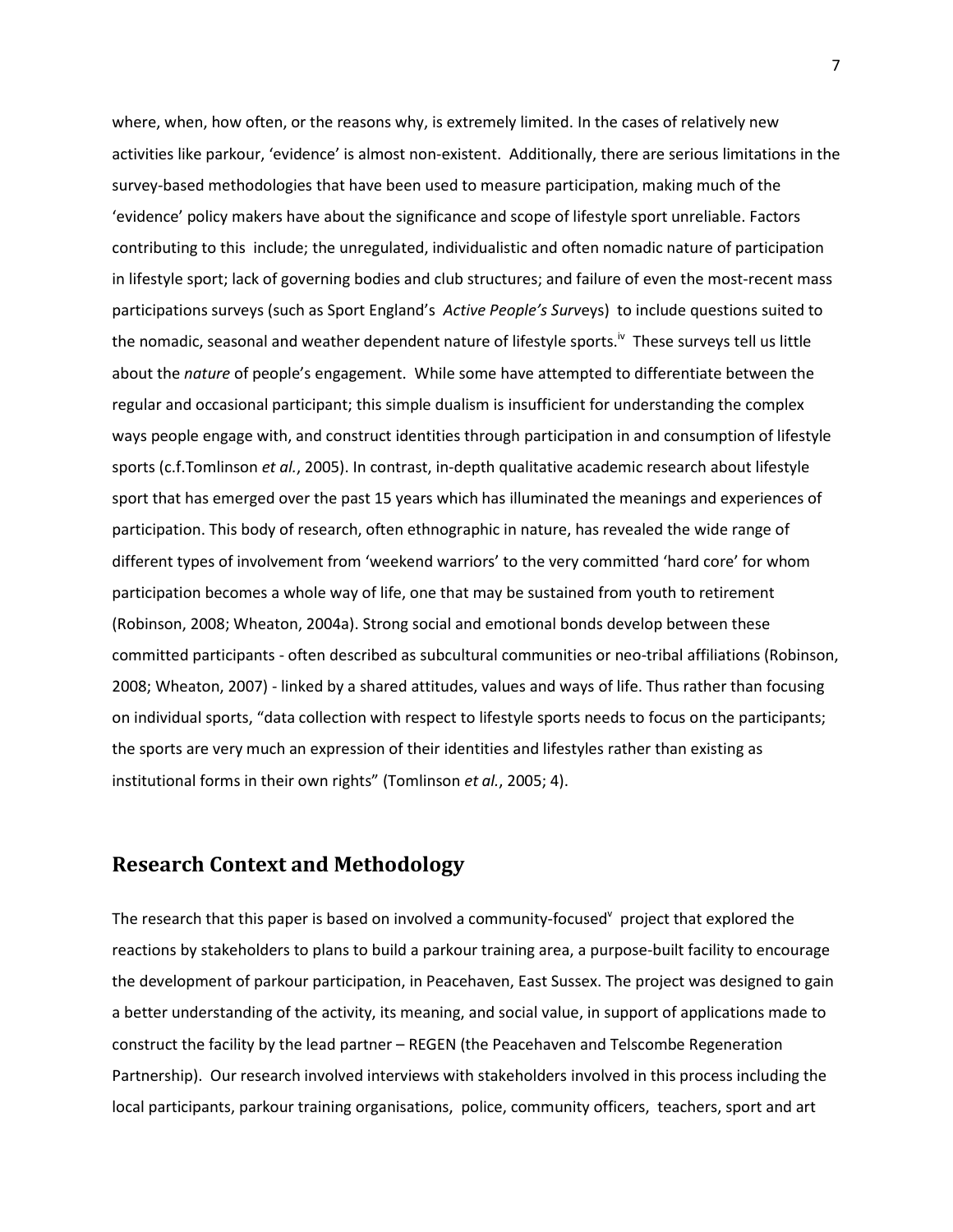development officers, members of REGEN and local councillors. Mindful of the recommendations from Tomlinson *et al's* report (2005) we also documented the various governance structures emerging in this rapidly evolving activity, involving interviews with personnel from key organisations involved with the institutionalisation and teaching provision of parkour/free-running in England more widely, exploring the institutionalisation and regulation processes, and how parkour has been used in other social inclusion and regeneration initiatives. The empirical research was conducted between September 2008 and October 2009, consisting of 18 in-depth qualitative interviews, conducted predominantly individually but in two cases, small groups. The interviews were fully transcribed and then coded thematically. We also used web-based research including parkour chat- sites, You-Tube and media reports about parkour.

We acknowledge that the small scale qualitative work we offer here has limited application, particularly in the context of a pervasive ideology of evidenced- based policy making (Coalter, 2009). Our objective is not to examine whether parkour actually benefits young people, nor is it to evaluate the impact (or delivery) of the policy interventions we examine; we don't have - or seek- evidence to suggest parkour is a 'solution' to a complex range of social issues. In contrast, the research we present in this paper is situated in a critical tradition that seeks to 'de-mythologize sport' (Houlihan *et al.*, 2009; 5), broadening our understanding of the boundaries of 'sport', through providing small-scale, localised, qualitative casestudies that " tease out deeper levels of meaning" and illuminate "what sports work for what subjects, in what conditions" (Coalter, 2007; 165). Our case-studies help to understand these policy initiatives from the perspective of key policy actors and participants; indeed as Green and Houlihan (2006; 51) argue, "if individual agency is deemed important in aiding the understanding of policy making, then the 'assumptive worlds' (Young,1977; 3) of key actors need to be explored". Like Kay (2009), our emphasis is on the *experiential accounts* of those who believed sport was benefiting young people, focusing on how those closest to this experience- as participants, or those who worked with them - felt parkour had contributed to this process. As Kay advises,

The inclusion of individuals' accounts of their sport experiences is, at the very least a legitimate and important component in assessment of the 'impact' of sport; alternatively and more ambitiously, they are a voice without which such work is incomplete (2009; 1180).

We hope that our research also contributes to the continuing conversation between researchers and policy makers both about the nature of 'evidence,' and the potential that lifestyle sports like parkour can make in terms of 'sports-based policy making.'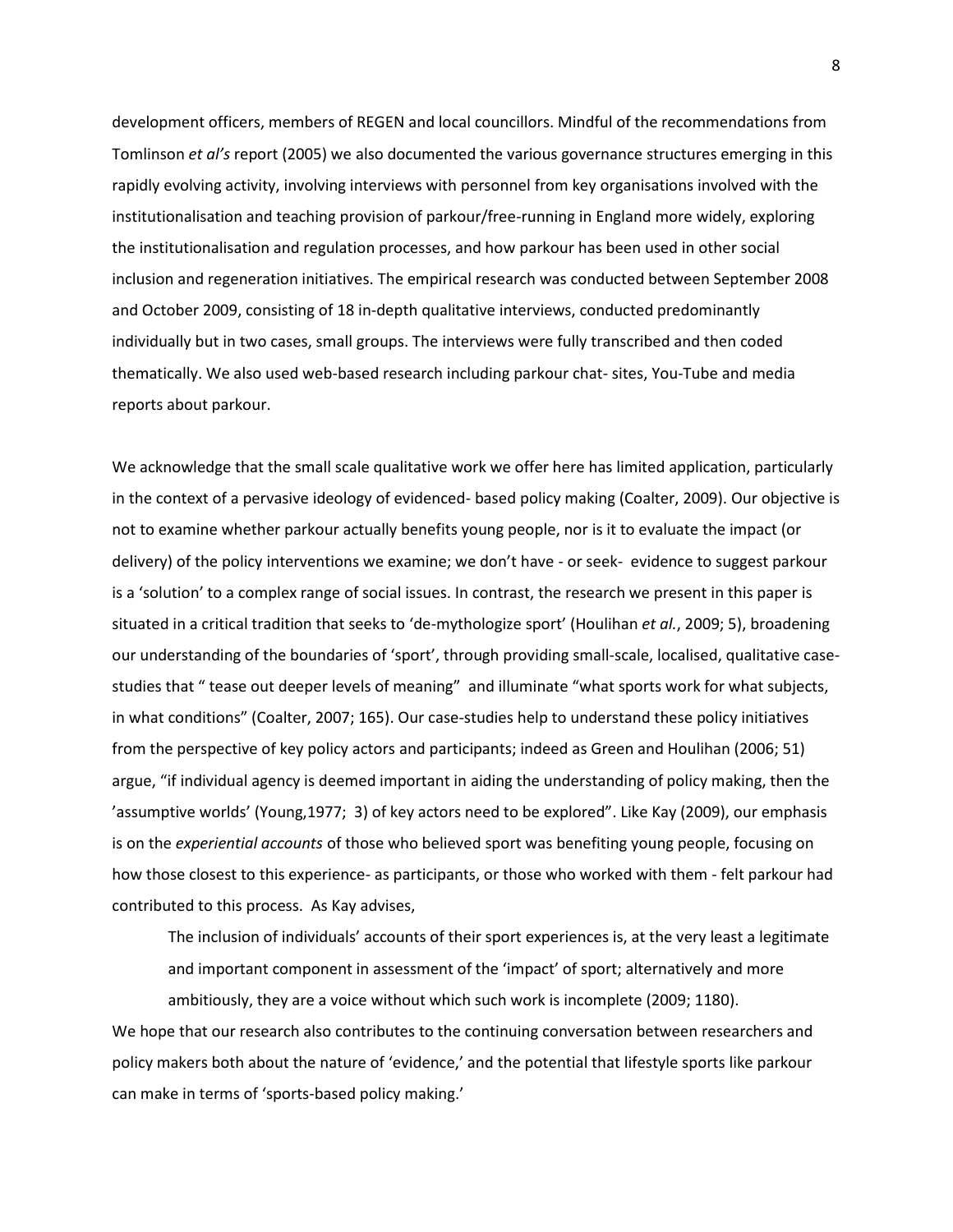# **Parkour and Youth Policy Initiatives**

Given the pervasiveness of the media- fuelled belief that parkour encourages dangerous risk-taking, and endorses forms of deviant behaviour, it is perhaps surprising that parkour has also emerged as a focus for public policy. Indeed as one sport development officer we interviewed suggested "You know you get the same old analogies, "you are teaching the cat burglars of the future." As Dumas and Laforest (2009; 19-20) argue in the similar context of skateboarding,

Even though public health institutions are engaged in unprecedented efforts to counter the sedentariness of youth, the promotion of lifestyle sport has been and remains tempered by the view of them having high risk of injuries.

Yet numerous youth policy initiatives are emerging around the UK using the activity of parkour in its various manifestations, including hybrid forms involving gymnastics, dance and other performance arts. Here we examine the range of initiatives we encountered across different policy contexts during our research in SE England. While they are not necessarily 'typical' or representative, they illustrate the variety of different and innovative ways in which parkour is being utilised by policy makers in sport, art, and education, and for cross-cutting community initiatives and partnerships drawing on several of these aspects. As Coalter outlines, under New Labour's broad social inclusion agenda, sport has been seen to contribute to 'community renewal,' encompassing "improving communities performance in health, crime, employment and education"(Coalter, 2007; 116). Thus while these initiatives can broadly be categorised into sport provision and participation; regeneration projects; social inclusion initiatives and school-based schemes, in most cases provision cuts across and contributes to several of these agendas. In the discussion that follows we consider how the perceived 'success' of parkour in these different contexts it related to the culture of the activity, and to its ability to provide managed risk-taking behaviour. We also highlight some of the particular problems presented by the activity of parkour, particularly managing the perception of risk.

### *Parkour and sport development*

In the London Borough of Westminster, an area with a mixed socio-economic demographic including several pockets of deprivation, parkour has been adopted and promoted by the Westminster Sports Development Unit since 2005. Vi The Unit Vil is one of the most avid and long-standing supporters of parkour in the UK, and the team are ambitious about their role in the professionalization of parkour (see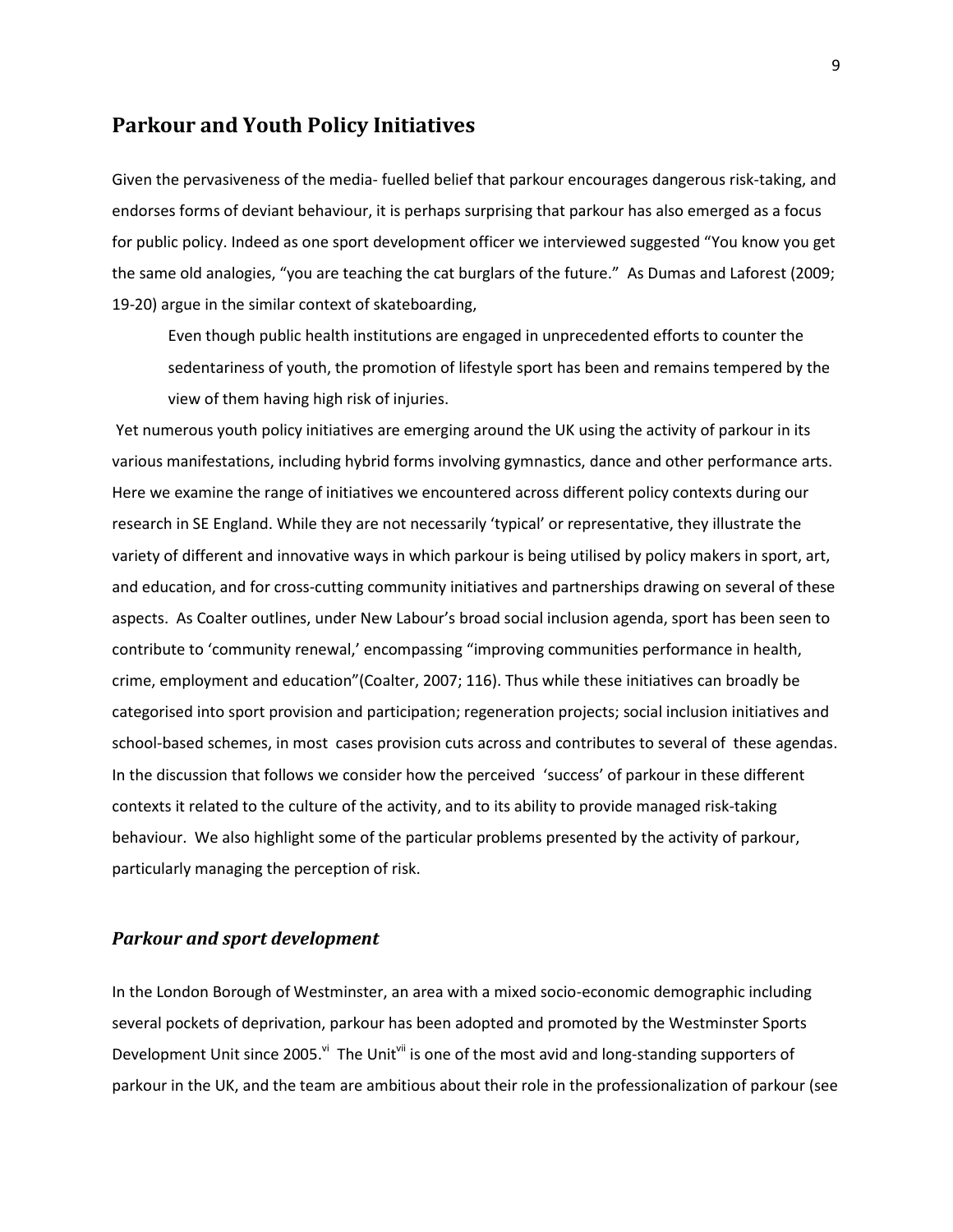below). They are involved with expanding knowledge and provision- initially in the gymnasium and then outside in public spaces like parks and playgrounds - via a number of policy initiatives including *Positive Futures*, their *Schools Sports Partnership* and more widely in conjunction with the *Youth Sports Trust*. The provision in Westminster has expanded rapidly. It coordinates the teaching of parkour over fourteen schools across the Borough both in school PE and after school activities, runs three adult classes, a free weekly youth academy, and activities during school holidays (Interview). The parkour training and coaching they offer is approved via the *Assessment and Qualifications Alliance Examination Board* which recognises parkour for part of the national curriculum for gymnastics, and over 500 people have been through this scheme.

Westminster's most widely cited parkour initiative is its *Positive Futures* programme. *Positive Futures* is a nationally- based sports based social inclusion programme for young people aged 8 to 18, established in 2002, and funded by the Home Office<sup>viii</sup> under the broad remind of crime prevention. It works with wards identified as the most deprived in the UK, and its broad aims are to improve behaviour, reduce drug misuse and increase physical activity. *Positive Futures* was one of the key sport-based policy initiatives launched in the context of New Labour's broad social inclusion agenda (Coalter, 2007) improving communities performance in health, crime, employment and education. In policy terms, parkour in Westminster has been hailed as a success, largely due to the *claims* of a reduction in crime rates; '"39% in school holidays when the sport unit were running their multi-sport courses and 69% when running solely the parkour courses."<sup>ix</sup> It was highlighted for best practice within the *Positive Futures* report (Positive Futures, 2007), and as a consequence, other Positive Futures projects around the UK are now delivering parkour (interview). These projects raise interesting, important and not-well understood questions for policy makers about *how* and *why* these changes in behaviours occurred (c.f. Coalter, 2007), issues we return to later in our discussion.

Reflecting our observations above about pervasive negative public perceptions about parkour, James,  $x$ the community sport development officer at Westminster described the difficulties in securing support for parkour, both within his organisation, and with other bodies:

We know how long it took to get us to this stage, and a lot of that was around the questions of qualifications, insurance... you've got your liability, and is this *sport safe*? For sport policy professionals, establishing parkour as a legitimate sporting activity, with recognised training and teaching structures was essential. To this end, *Westminster Sport Development Unit*, in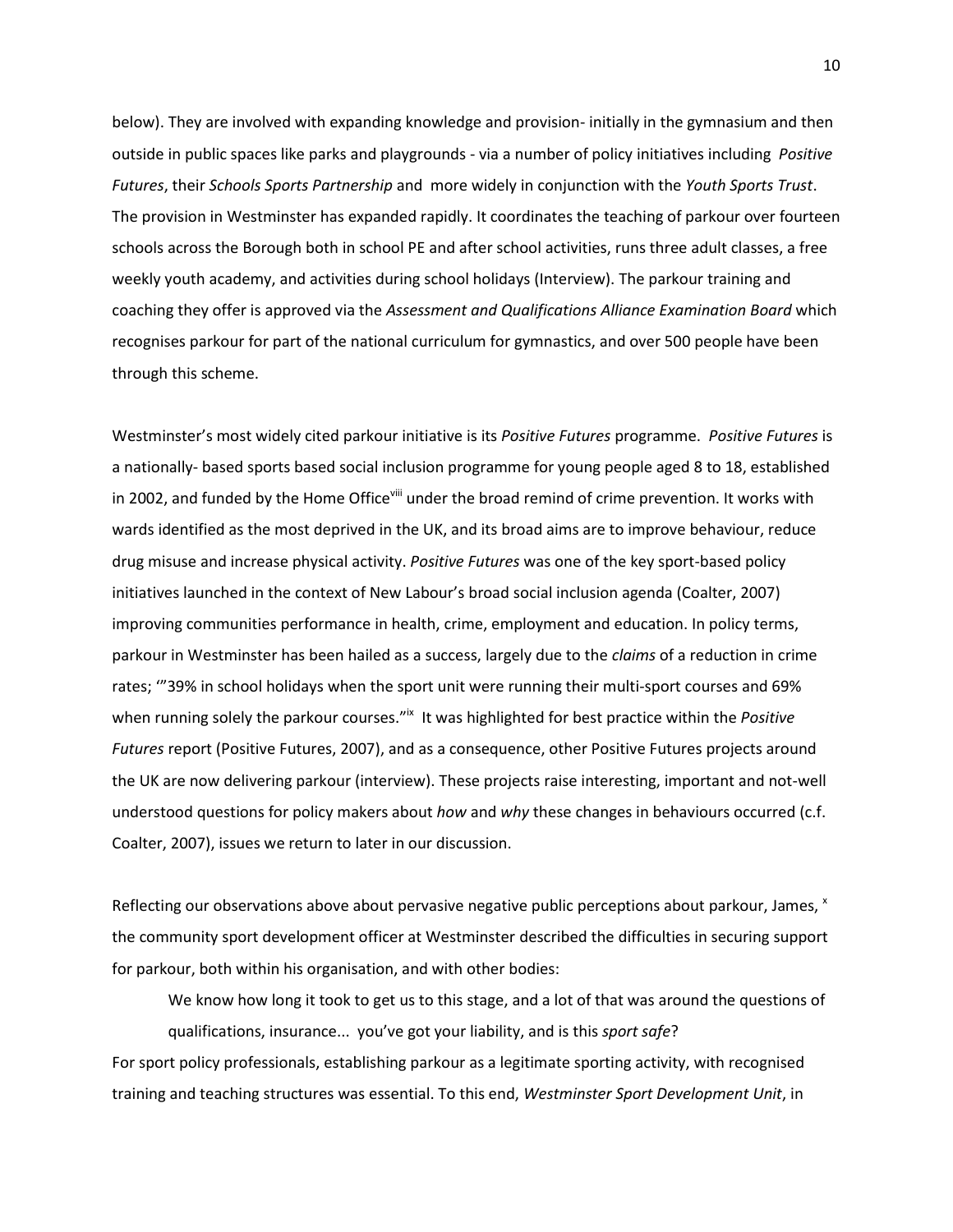conjunction with *Parkour Generations*, who deliver the teaching in Westminster and are one of the premier groups of parkour participants/ teachers in the UK, are creating a parkour NGB with support from Sport England.

### *Parkour as art*

In contrast to the Westminster Sport Development Unit, provision for parkour in Brighton is based around a theatre company, funded through the arts not as a sport. The Urban Play Ground team ( UPG) teach and practice parkour under the remit of 'physical theatre; 'they initially gained funding for parkour training and to develop a training facility involving a set of movable stages from the *Brighton and Hove Arts Commission* under an initiative called *Making a Difference.* The movable facility has since been used in schools across Brighton, and for a number of public performances. UPG consider the arts "the most natural" place for parkour, and have used their former training as physical theatre practitioners to create parkour as an "artistic discipline". In part this was seen as a pragmatic response to gain funding, with the Arts Council being receptive to new forms of physical performance that animate public spaces. Furthermore, by defining parkour as an artistic practice, UPG felt, helped to circumvent health and safety concerns, which are overly-restrictive when labelled as a sport (Interview).

Crawley was another locale where parkour initiatives were funded through the arts rather than sports. *Jump Crawley,* has been running for over five years, with a remit to engage young men with "some sort of artistic notion of movement and physicality" using parkour (interview, Arts Officer). Mary explained, "We slipped some contemporary dance in there without anyone noticing; and it was very successful." Crawley subsequently employed an extreme sport development manager to work on both the construction of a parkour-dedicated training facility and other extreme sport projects; but the fusion with arts has continued through involvement with UPG, and both retain a scepticism toward the sportisation and institutionalisation of parkour, in particular its competitive and commercialised elements, which were seen as potentially damaging to the ethos and values contained within the parkour training area.

#### *Containment and the emergence of the parkour park*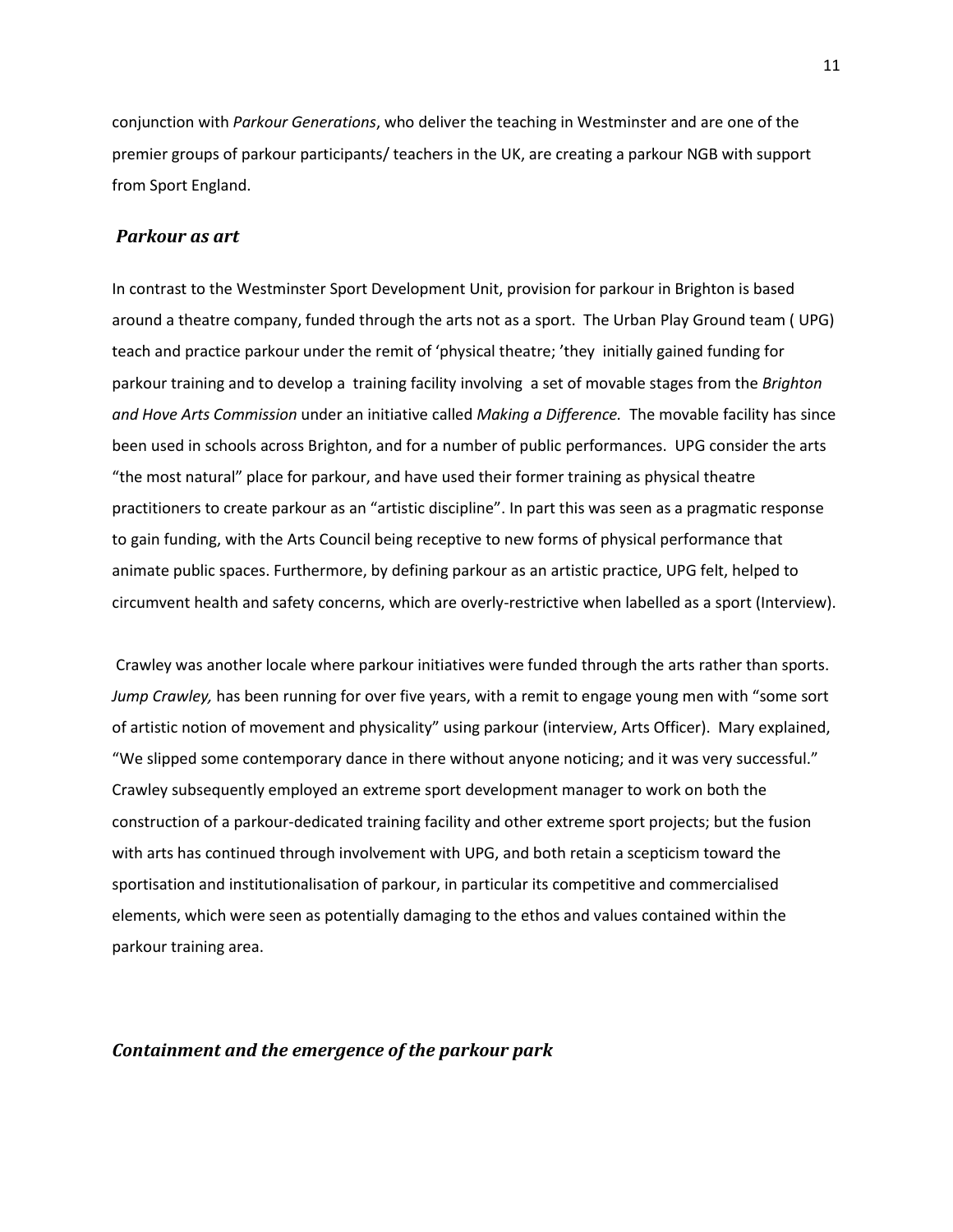The provision of parkour training areas or parks is a relatively new and uncharted development in the provision for parkour. At the time of writing this article one parkour park had opened in Crawley, West Sussex (Summer 2009) and 3 others were in various states of planning and building in London (alongside the sports unit headquarters in Westminster and Roehampton University), and Newhaven (near Brighton). There were reports about several other facilities planned around the country, (and in North America), and variants also exited such as the movable box structures used by UPG in Brighton.

The impetus for the Peacehaven park that was the focus of our research, was a group of teenage male traceurs who approached REGEN to help them find a dedicated outdoor space for practising parkour. Their motivation was because they were seen as a nuisance by the (largely elderly) public and police, so were unable to practice:

| <b>BW</b>     | Is that a problem- do you get hassled a lot?                                  |
|---------------|-------------------------------------------------------------------------------|
| Participant 1 | Every single day                                                              |
| BW            | Who by?                                                                       |
| Participant 1 | Residents, police, security anyone who wants to.                              |
| Participant 2 | We are always getting moved on. I have been stopped 3 times in one day by the |
|               | police. That was my record.                                                   |
| <b>BW</b>     | What do the police say?                                                       |
| Participant 1 | Basically, you are being anti social  move on.                                |
| Participant 2 | Yep. Or this is private property                                              |

With support from REGEN and other stakeholders, architect designs were drawn up for a 'performance space' in a local Park in Peacehaven, which would incorporate an area for practising parkour. However these plans were rejected at public consultation in August 2007, largely due to (older) residents concerns about noise, and '"young people hanging around" (interview). The local police confirmed that when parkour first emerged in the area they had 'constant' phone calls from (predominantly older) residents voicing concerns which included, the participants safety, 'youths gathering', and reporting 'damage to property' (interview). While recognising that these youth did fuel these prejudices by, for example choosing locales such as the street opposite a nursing home to practise, the police and other community officials we interviewed recognised there was little evidence of damage to property or antisocial behaviour: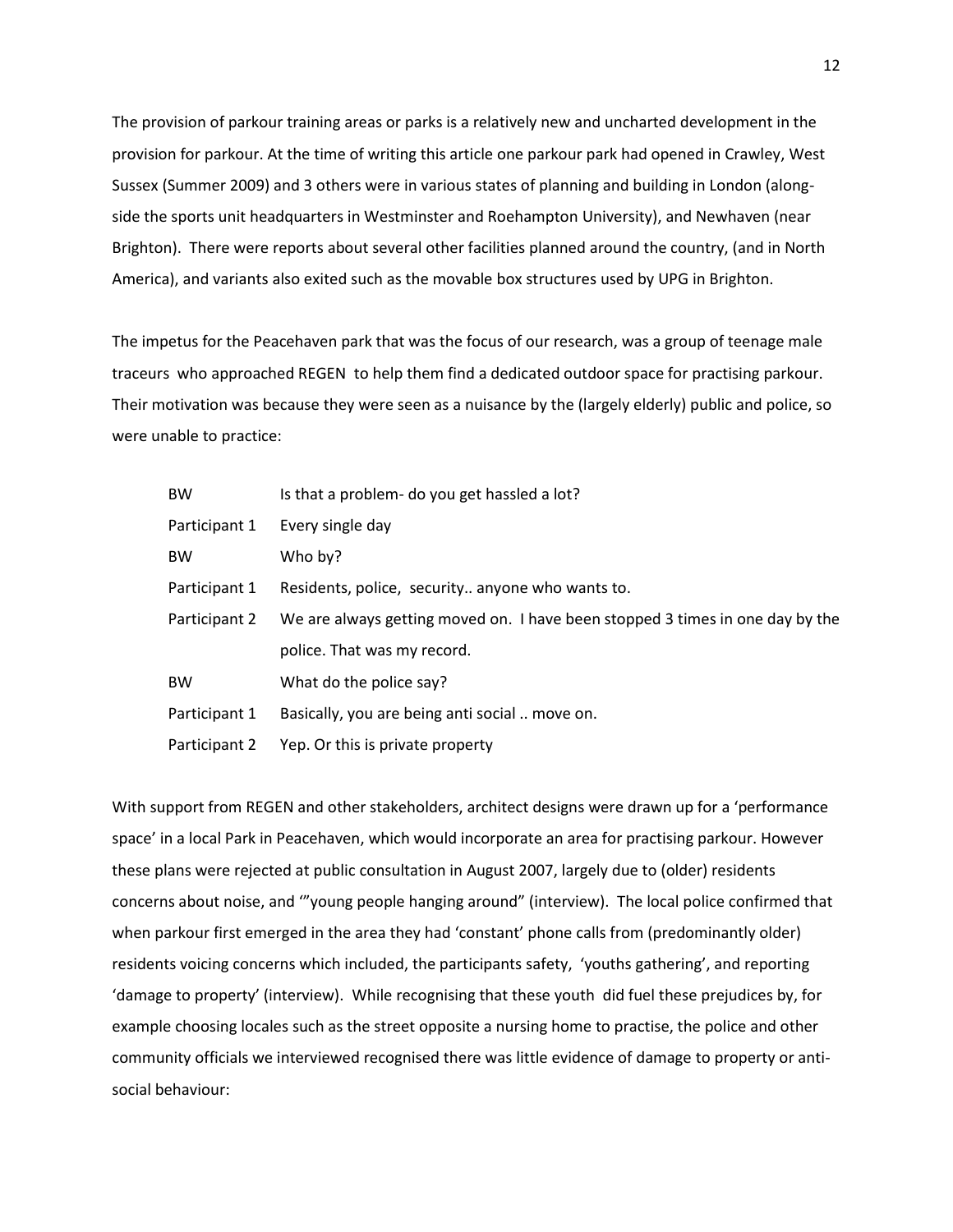There were reports of damage being done and youths gathering together and jumping on fences and things like that.. it wasn't so much damage - that they were jumping from one side to the other. I think people haven't really seen it for what they can do, you know, they've been seeing it initially as groups of youths hanging round (interview, community police officer). Subsequently two new venues have been identified in the adjacent council's jurisdiction, and at the time of writing (early 2010) the council were looking at the project favourably, and substantial monies had been ring–fenced.<sup>xi</sup>

In both Crawley and Telscombe, the parks or training areas, grew out of the local councils seeing a need to provide physical activity provision, and in the case of Crawley to regenerate an area. Parkour was chosen – in both cases - by local youth as a priority in either public consultation activities, and/or following parkour sessions provided by local youth providers. Parkour was the most popular activity at a multi-sport youth festival in Brighton.

Although parkour training areas such as the one under discussion in Telscombe has been described as a performance and 'play space', as Howell remind us, "playgrounds were conceived of as places to contain young people who might otherwise be playing in the street, while simultaneously cultivating in those young people social values that advocates deemed desirable" (Howell, 2008; 478). Clearly, the provision of the park could potentially lead to a the containment of the activity, with street-based traceurs being marginalised and subject to increasingly stringent legislation as has been observed in skateboarding (see Borden, 2001). Misinformation and fear about risk and injury in street skateboarding has lead to regulation of the activity and its participants (see Dumas & Laforest, 2009) including containing them in skate-parks; enforcing rules about appropriate behaviour and protective clothing; and limiting street skating through legislation and modifications to the urban furniture (Borden, 2001).

Indeed in some locales urban managers have attempted to regulate parkour using similar techniques to those adopted to deter street skate-boarding (see Borden, 2001). For example, in the Paris suburbs where parkour originated, the civic authorities built fences on the edge of roofs. However this failed to limit the activity; on the contrary it provided new obstacles to climb (interview). Thus traceurs were certainly aware of the potential for parks to "become a way of containing the discipline" (interview), which is an on-going theme in our research: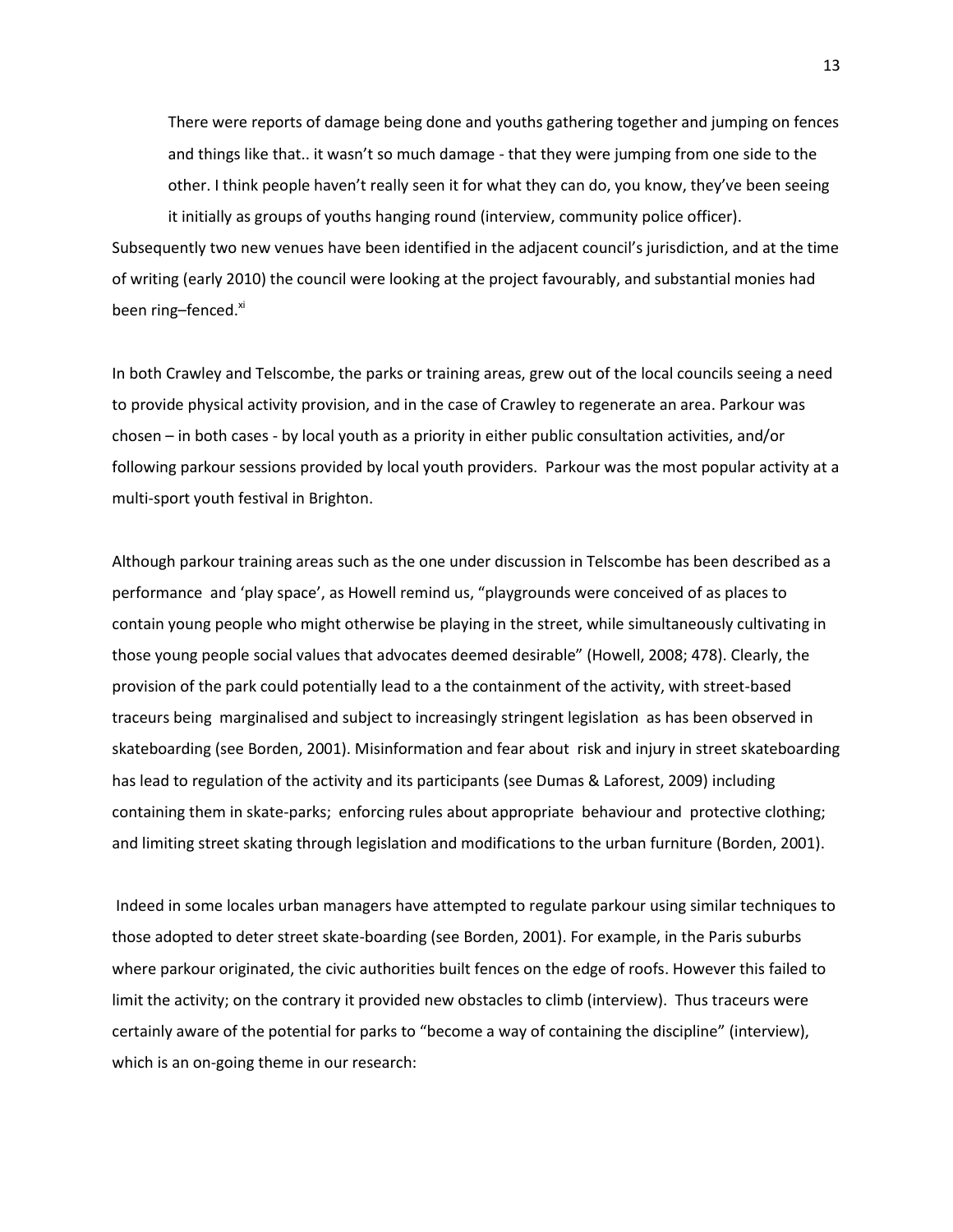If it's called a parkour *park* we're saying this is where you do parkour. If we call it a parkour *training area* then we are saying we accept that you will do parkour elsewhere. Because one of the big problems with the skateboard parks in the past has been 'we've given you a park and now we're going to put no skateboarding signs everywhere else'. And it doesn't work. It doesn't stop people skateboarding. It just means that every skateboarder necessarily has to adopt a kind of two-fingers up attitude to authority in order to be a skateboarder, which is stupid (Sport Development Officer).

There was surprisingly little contact between the different groups involved with building the parks (or indeed involved in any initiatives). They all discussed the difficulties in the process, including the design, location, getting support and involvement from local traceurs, safety concerns, and the need to consult experienced parkour gurus. Yet projects were being conducted in isolation; indeed the team in Westminster first heard about the Crawley Park during our interview. This fragmentation is not surprising when one considers the informal networks that characterises parkour, and the fragmentation of the discipline with a range of different bodies with quite divergent understandings of parkour, who served the community. In the absence of a recognised NGB, or training/ teaching association sanctioned by all traceurs, those bodies wanting to build a facility had to rely on local participants to inform their understanding of the process. Various different coaching qualifications offered by insider groups and bodies had proliferated; one interviewee described the situation as an 'accreditation bandwagon'. Stakeholders discussed that it was hard to assess their legitimacy, or credibility. These concerns as well as the on-going questions about the sports safety (see on) were driving the professionalization of parkour:

Because nobody ever asks 'are we going to do rugby at school,' oh well 'that's dangerous' you know because there is, there is the assumption that there is safety standards, which there is. So if we do that for parkour it will just legitimise the sport for other people out there that are risk adverse (interview, Sport development officer).

These debates are particularly visible in the PE context where, as the next section explores, there has been intense and on-going debate about the role, use and value of parkour in school, both as extracurricular activities but latterly in the context of the PE curriculum.

### *Parkour and the PE profession: negotiating discourses of risk and safety*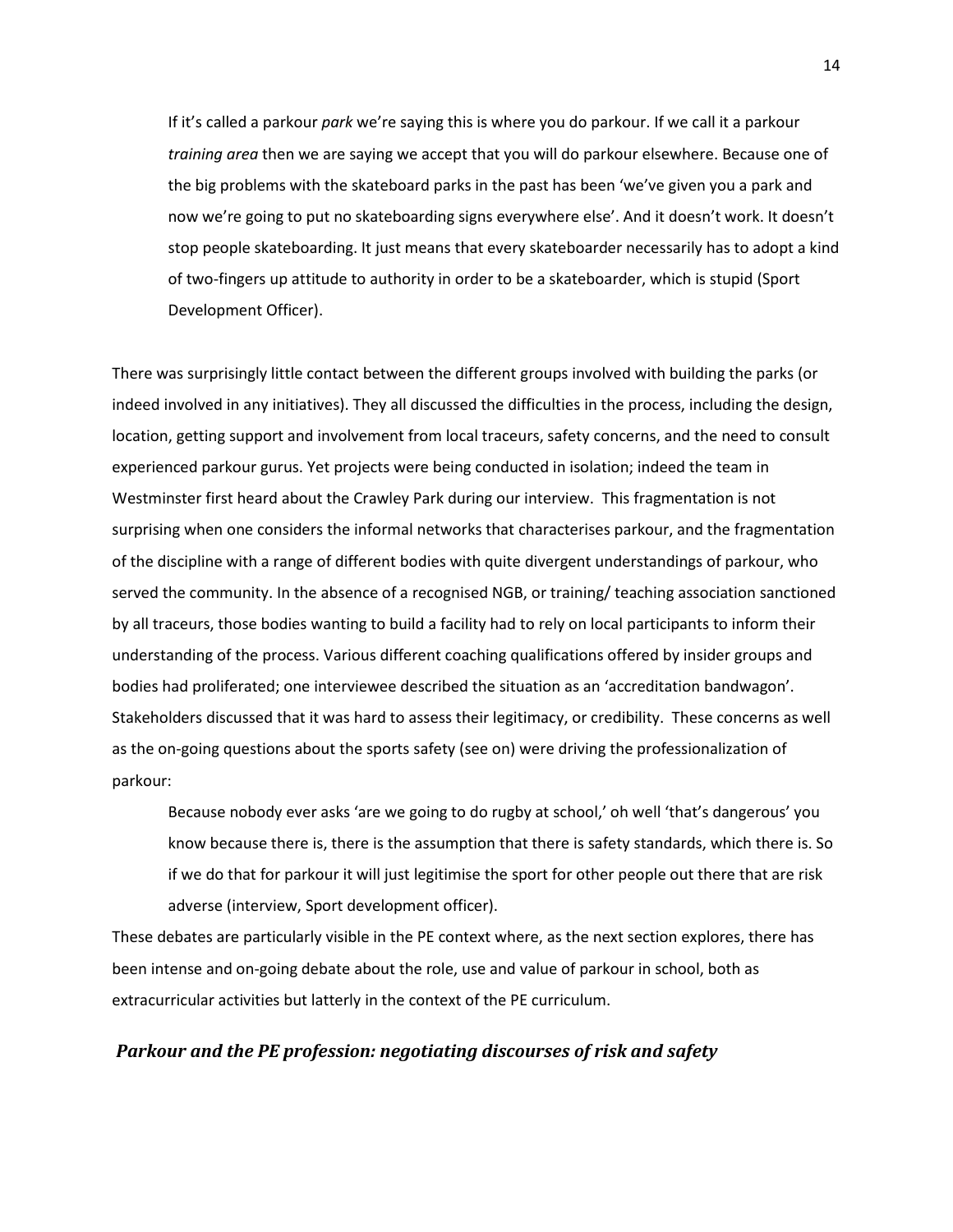Our objective here is to highlight the importance of school provision in these wider policy debates about parkour risk and responsibility. However to do so, the impact of the New PE curriculum introduced into secondary schools in England in 2009, xii needs recognition. While views about this development are mixed, its intention is to shift the emphasis from a focus on *activities* (such as team games) towards *core skills* (such as balance, flight and creativity). Evidently, *some* schools have expanded their provision including incorporating a range of non-traditional sports such as skateboarding, Ultimate Frisbee, street surfing, and parkour:

We have been offering loads of new age activities that are highly successful, that are a great leveller. [..] We are games dominated within our curriculum, and we are very conscious that we believe in the aesthetic activities. We want to keep them. ... with the new curriculum we are certainly open to be able to move that forward. (Interview, PE teacher)

However parkour has had a contested and contradictory reception within the PE profession, largely due to health and safety fears.A bulletin produced for afPE (Association for PE Professionals) early in 2008 stated "afPE cannot support an activity that appears to fly in the face of safe practice and acceptable risk on several counts. [..] In short, it is inappropriate, misguided and dangerous" (Glen Beaumont afPE's health and safety officer cited in Cornford, 2008). However, the interpretation of these recommendations appeared to be regionally variable, with locales like London having already provided parkour in PE for several years, and others like East Sussex County Council banning parkour in curriculum time (interviews). Moreover, a few months later afPE issued a second statement recognising media- fuelled misperception about parkour, and its potential benefits:

afPE believes parkour-related activity has the potential to offer young people an alternative movement experience that is both challenging and fulfilling in both its skill and aesthetic demands(Beaumont, 2008).

The need to establish parameters of acceptable and safe practice was widely recognised by all those interviewed for this project, although they differed in the bodies or organisation they believed would be best placed to represent parkours' and children's interests. In this context a number of attempts to regulate and institutionalise parkour and free-running were under discussion, with initiatives from both within (eg Parkour Generations) and outside (e.g. British Gymnastics) of the discipline.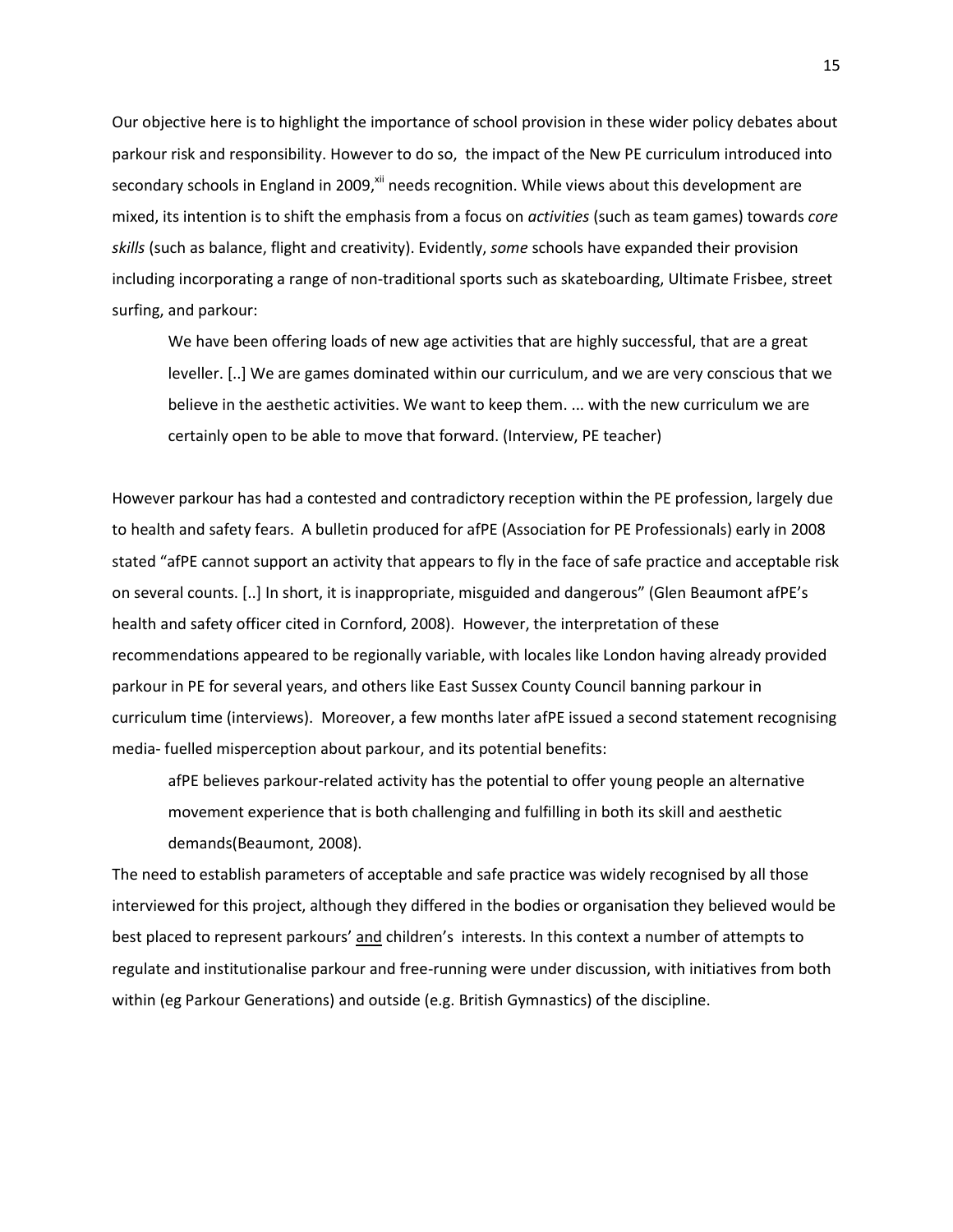### **Discussion: Parkour as a tool for youth engagement**

The overwhelming attitude of this small group of school teacher, sport/art development officers, and community stakeholders was extreme enthusiasm about the potential of parkour, detailing the numerous ways in which they believed it had benefiting children. Yet most of these - such as better behaviour, attendance, bringing students from different background together, boosting self-esteem and confidence - mirror the perceived benefits of participation in *all* School sport/ PE programmes and policy interventions, which as is widely recognised, are often based on generalised and unsubstantiated 'positive outcomes' (see Coalter, 2007; 93). Clearly there are numerous and complex sets of cultural, economic, social and psychological influences that may influence individual children's behaviour. However it is worth reflecting on Coalter's (2007) appraisal of the (predominantly) psychological research that attempts to understand the mechanisms that lead to improvements in confidence and self efficacy in such interventions. He surmises " for many of the groups likely to benefit most from improved physical self- worth, body image and self-esteem, the traditional competitive, ego-centred, sports might not be effective" instead advocating non-traditional, "task and mastery orientated" activities that seeks to develop intrinsic motivation (Coalter, 2007; 102). Parkour certainly proves an apposite example of such an approach.

Here however, our focus is on *understanding* the aspects of parkour's *culture, and cultural values* that enabled children, teachers and policy makers to *feel* parkour had contributed to changed attitudes and behaviours. The first, and most prevalent factor, was a recognition of the unique ethos of parkour, and belief that this philosophy, one that is more inclusive, anti- competitive, and less rule bound than most traditional sports, made the activity appealing to young people who tended not to engage in traditional forms of sport and physical activity. The second was the opportunity it provided for managed risk-taking particularly in urban context. Lastly we offer some of our own observations based on both the culture, and broader the socio-political context in which parkour is emerging. Of particular relevance is a recognition of a political shift that has reframed risky, counter-cultural, deviant lifestyles - like parkour and skateboarding- as instruments of urban development.

### *The ethos and values of parkour*

Parkour has its own unique philosophy or ethos that differs in key ways from both traditional and other lifestyle sports. Indeed traceurs reject the label 'sport' fundamentally because they are opposed to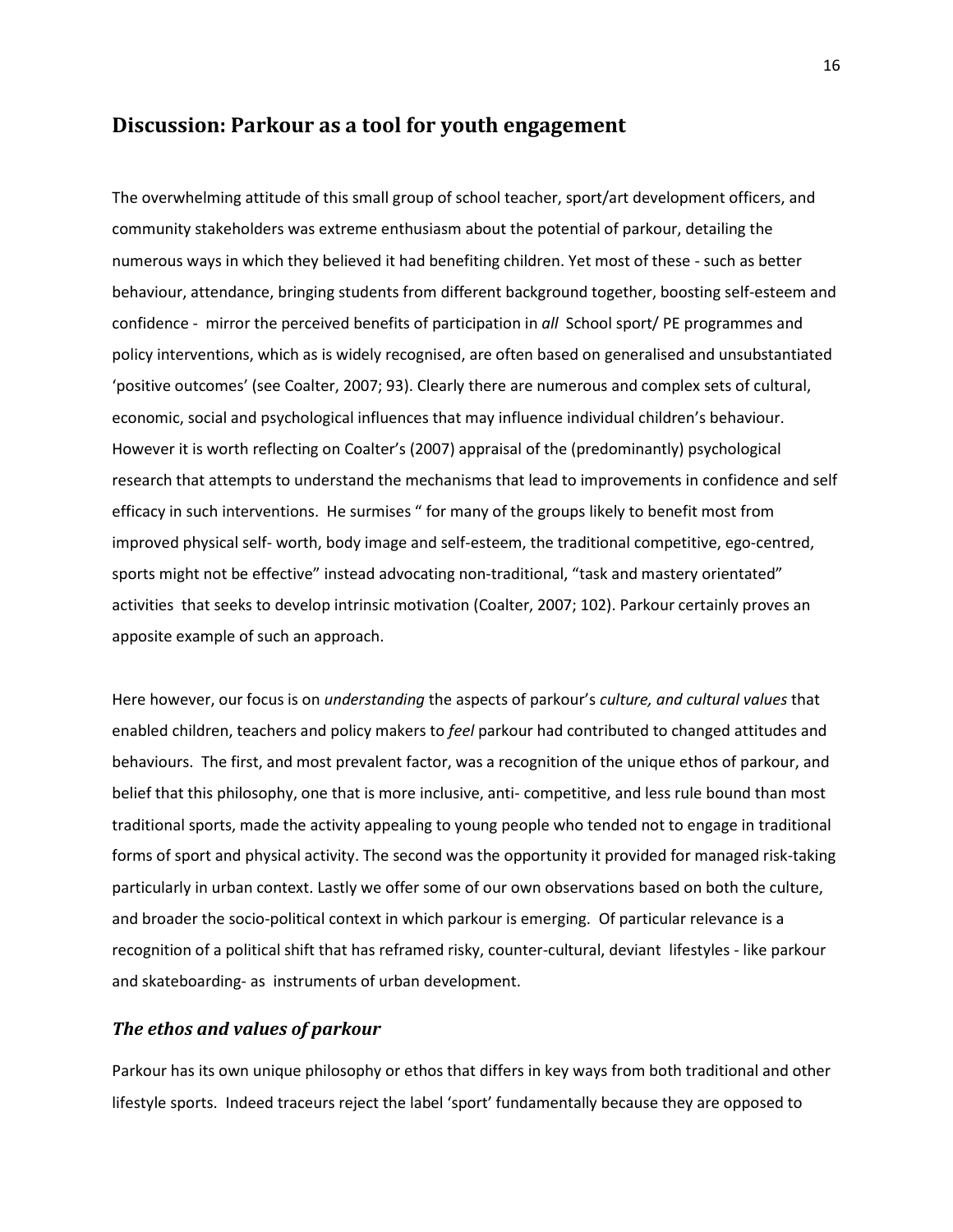formal competitions. Yet paradoxically many aspects are sports-like, including their physically demanding training regimes (see also Atkinson, 2009). Devotees are extremely physically fit individuals, who train hard, often around 20 hours a week, and tend to adopt what is generally regarded as a 'healthy lifestyle' including abstaining from smoking, eating healthily, and drinking alcohol in moderation - or not at all (personal interviews). Traceurs see parkour as a non-competitive activity; participants challenge themselves, and their level of skill, they don't compete *against* others:

It is a *discipline* that gives us strength, freedom and a deeper understanding of our physical bodies and mental strengths and weaknesses [..] no other discipline I know, offers the same level of freedom that parkour does. There is no dogma, no rules, no guru's, no competition. Each individual is free to explore and develop within their own interpretation of parkour and the art of movement (girlparkour website). $^{xiii}$ 

As one participant explained, effort and attitude, not ability is rewarded. He explained there was "no competitiveness" between traceurs, so a particularly high-jump performed by an experienced participant was given the "same values" the "same amount of credit and praise" as a beginner would "being just able to get over a barrier." Traceurs described their group as 'non- hierarchical' and explained the ways in which everyone takes "responsibility for training everyone else in what they know.*"* This inclusivity and sense of responsibility is manifest in many ways, including attitudes to public space, and in the ways in which beginners and 'outsiders' are embraced and supported, not derided as is often the case in lifestyle and mainstream sports:

I kind of find skate culture and BMX culture, they're kind of a bit 'we're BMX's, this is our place' no one else's... parkour's a bit more, its got a different kind of background and it's a lot more kind of 'everywhere is kind of yours' (participant).

Indeed traceurs have an 'ethic of care' for the self (Foucault, 1988) other and the environment more broadly (Atkinson, 2009); Individuals view their relationship to self, others and their environment differently to most other sporting practices (e.g. Atkinson, 2009; Bavinton, 2007). As one sport development office explained, "every technique is underplayed with a philosophy and idea of responsibility a responsibility about the environment one practices parkour in and the other users of that environment."

Our interviewees agreed that these values, specifically the non- competiveness, supportiveness, and responsibility, were central to the ability of parkour to engage a wide-range of participants.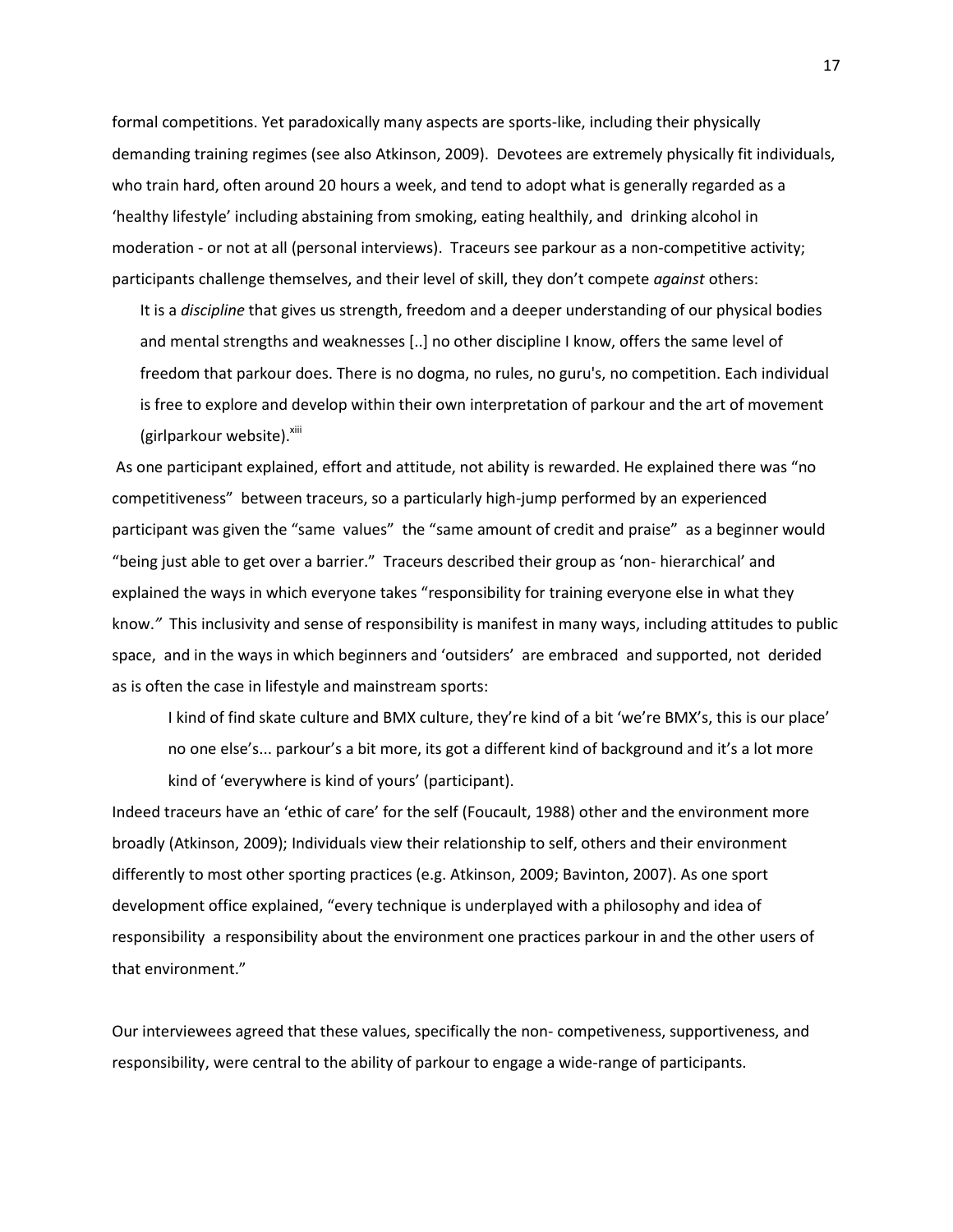It goes back to that non competitiveness so it's around the small achievements you make even though there's other people in the class that are excelling. [..] You know you get some people looking at their environment differently, looking at it through new eyes (Sport Development Officer).

While newcomers took time to understand this ethos, it infused their practice even in formal teaching settings:

Some of those young people that haven't participated (in parkour) or organised workshops are into the competitive strength aspect. But it's about highlighting it's not about competition, it's not about strength, it's about working with your own head, and own physicality and dealing with your environment whether it's the balancing beam or another obstacle. The minute it becomes a competition is the minute you lose out. And that ethos is played out all the time. And you see those young people, and it is the 13 and 14 year-olds taking it on board, trying harder with themselves and not trying to push each other, but they are supporting each other (Arts Development officer).

Parkour's ability to engage participants who had previously shown little interest in sport, especially team games, was cited by several interviewees; as one sport development officer suggested , " You know, the typical EMOs<sup>xiv</sup> will be the ones who will go into parkour". They arguing that as well as being different, parkour was flexible, allowing pupils to be self-directed, brining in "ideas of self expression and self-challenge, so they can set their own standards that they want to achieve" (PE teacher).

The main thing that makes it so attractive is it engages the disengaged, so the ones that don't want to do netball, football,  $[...]$  they're the ones that we want to target with this and what we found by using parkour [...] we got young people re-engaged in doing physical activity and sport at school (Sport Development Officer).

In the school setting this ability to bring together diverse social groups and networks appeared to translate across context. As the head teacher of one school observed, the friendships developed through parkour had lead to "the sorts of students who wouldn't naturally" mix, "working together in normal class-room activity, working together and learning from each other and supporting each other " (Head teacher).

In Westminster, parkour had been used to target various 'hard- to –reach' youth including those on the *Positive Futures* programmes, girls, children with special needs, and programmes for children targeted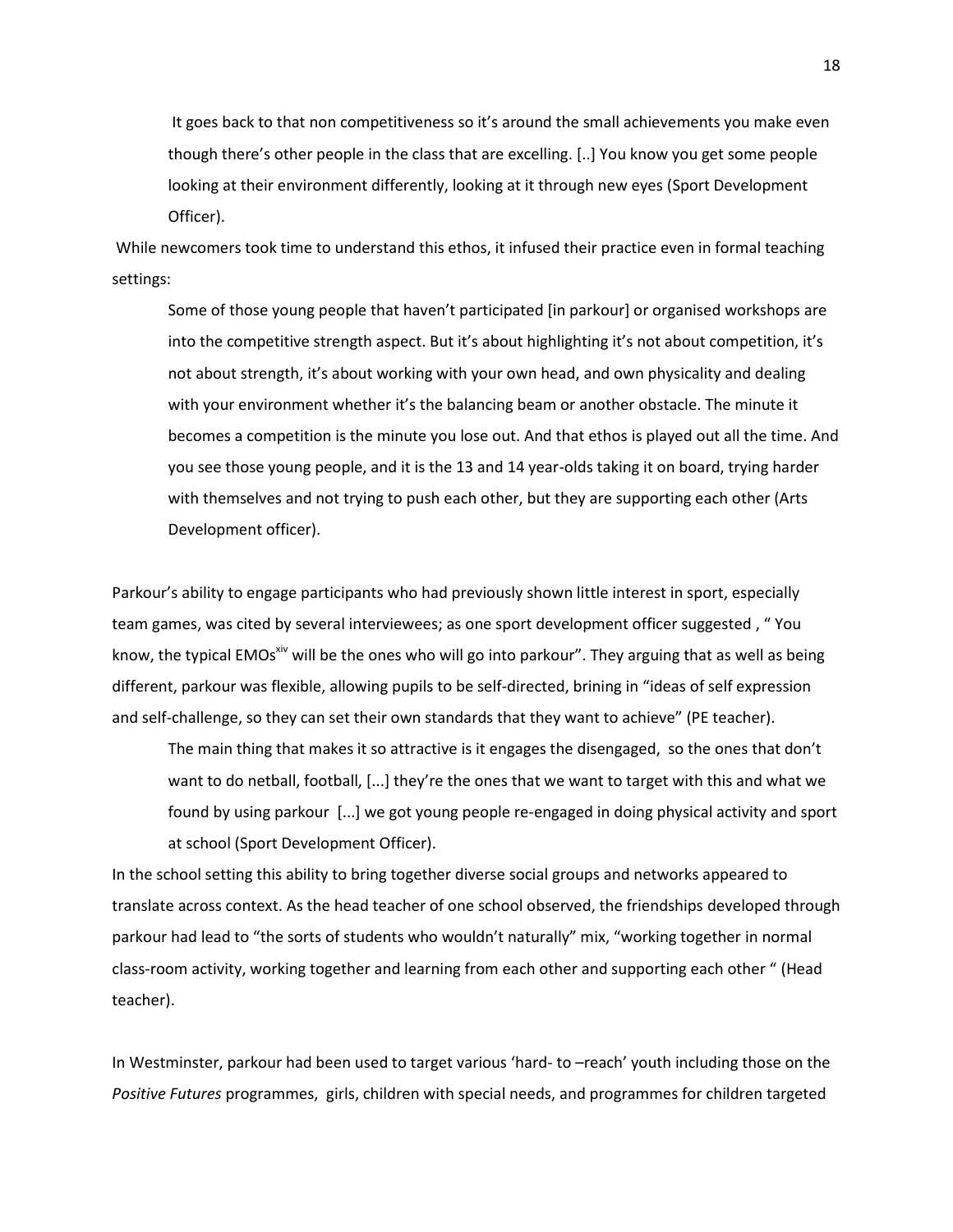as overweight (interview). It had proved popular with some unexpected groups such as 'Muslim girls who typically are "very difficult to engage in physical activity" (Positive Futures report, 2007; 17). As their teacher recounted:

We had a group of (about 15) girls who absolutely loved it... and they would always turn up, always. You know, these are kids who are usually quite hard to reach in normal curriculum time but who really enjoyed the internally paced, self-motivated, in my own time, closed skills that were involved, as well as the body conditioning (PE teacher).

As illustrated by the popularity of parkour among groups such as these Muslim girls, parkour's ethic of inclusivity appears to also impact how social difference is marked, which has important implications for parkour's potential for social inclusion initiatives. While a discussion of 'race', gender, equality discourses and inclusion/exclusion in parkour is beyond our scope here, it is noteworthy that parkour does not have the white imagery and participant-base associated with many other lifestyle sports, which as commentators have noted can be a powerful cultural barrier for non-white participants (Wheaton, 2009). Indeed, from the outset traceurs in the French suburbs were a racially diverse group (Ortuzar, 2009). Parkour's growing popularity in many inner-city contexts, and the high media profile of Black traceurs such as Foucan and Belle, suggest it has appeal across ethnic groups.

Our research also revealed some surprising insights about parkour and gender suggesting that the masculine identities performed by these male participants was less tied to the performances of hegemonic masculinity prevalent in many sports. Rather than heroic displays of strength, speed and power, these young men embraced the aesthetic side of parkour valuing 'feminine' physical skills such as balance and agility, supporting rather than competing with other participants. These values infused policy discourses, such as participant-promoters claiming to want a more progressive attitude to women than many traditional sports, discussing various initiatives to increase female membership. Innovative parkour- hybrids such as *Dare -2-Dance* are emerging which exploit the dance parallels to promote parkour to teenage girls, and conversely, as noted above, other like *Jump Crawley* used parkour to engage young men with aesthetic and creative activity.

### *Risk and responsibility*

In contrast to the media depiction, those who do parkour, or are involved via teaching the activity, reject the extreme or high-risk label recognising the importance of 'being safe'. As one advocate explained,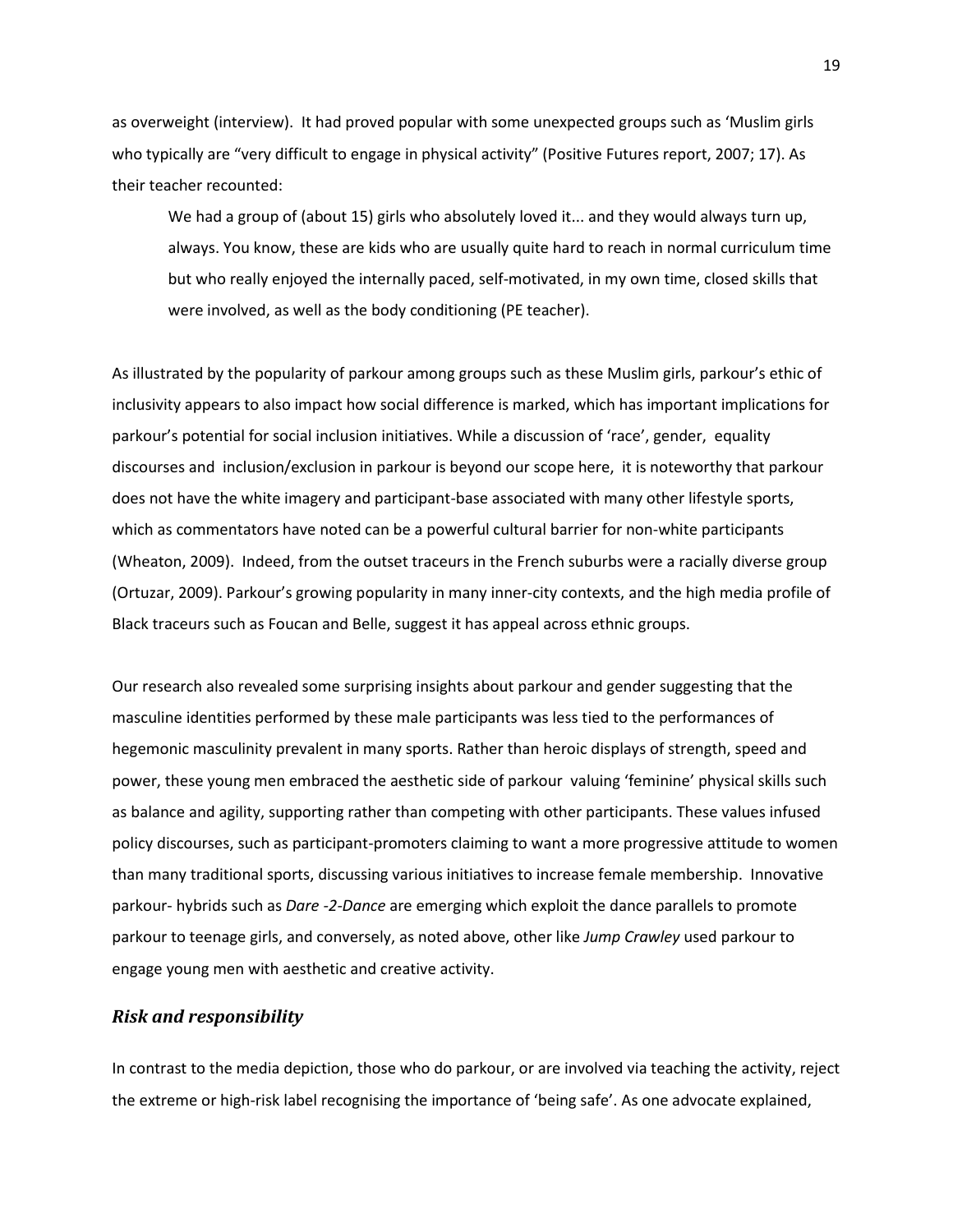"it's always broadcast as big, difficult moves", so people don't "realise that at a very basic level it's a safe activity"(Personal interview, sport development officer). Although videos participants posted on You- tube or websites tend to show the most difficult and spectacular part of performance repertoires, parkour practice involves slow- paced, repetition of manoeuvres close to the ground. Many practitioners conceptualise the activity as a form of art that uses many eastern philosophies requiring discipline (see also Miller & Demoiny, 2008). Furthermore, academics examining parkour's injury rates claim that serious tracuers are "tremendous athletes" (Miller & Demoiny, 2008; 63), who learn and practice stunts in a controlled environment like a gym; serious injuries, are rare, and tend to occur when untrained neophytes attempt dangerous tricks without proper training (Miller & Demoiny, 2008).

Parkour was widely seen as providing an opportunity, particularly for urban –based young people to experience risk and adventure in a relatively safe way. As recent Government reports have highlighted, and the media have widely pursued (e.g. Asthana, 2008), there is a widespread belief that young people have limited opportunities to challenge themselves, and are living increasingly 'bubble-wrapped' lives. For commentators like Furedi (2005), the medias' fixation on risk is symptomatic of broader social process; that in Modernity, risk management becomes a powerful form of discursive control (Furedi, 1997).

Despite the concerns vociferously expressed by afPE (noted above), other public bodies like The Ro*yal Society for the Prevention of Accidents* publicly endorsed the sport. Its safety education adviser, (Dr Jenny McWhirter), said: "Anything that encourages young people to be active and try new challenges in a supervised environment will help them learn to manage risk. Free running is like any other activity in that it tests their limits. It is better they learn it in schools than on the streets" (cited in Johnson & Wroe, 2009). Our interviewees also saw parkour as a way to reintroduce some sort of risk into sport and play, to give young people in urban settings a sense of challenge and adventure, and to enable them to learn to use risk safely so they understand how to challenge themselves:

Parkour does offer an element of danger and an element of challenge. This is a good thing if managed sensibly and students take decisions[...] [They] embrace the level of risk they are happy with, and become stronger people as a result (PE teacher).

20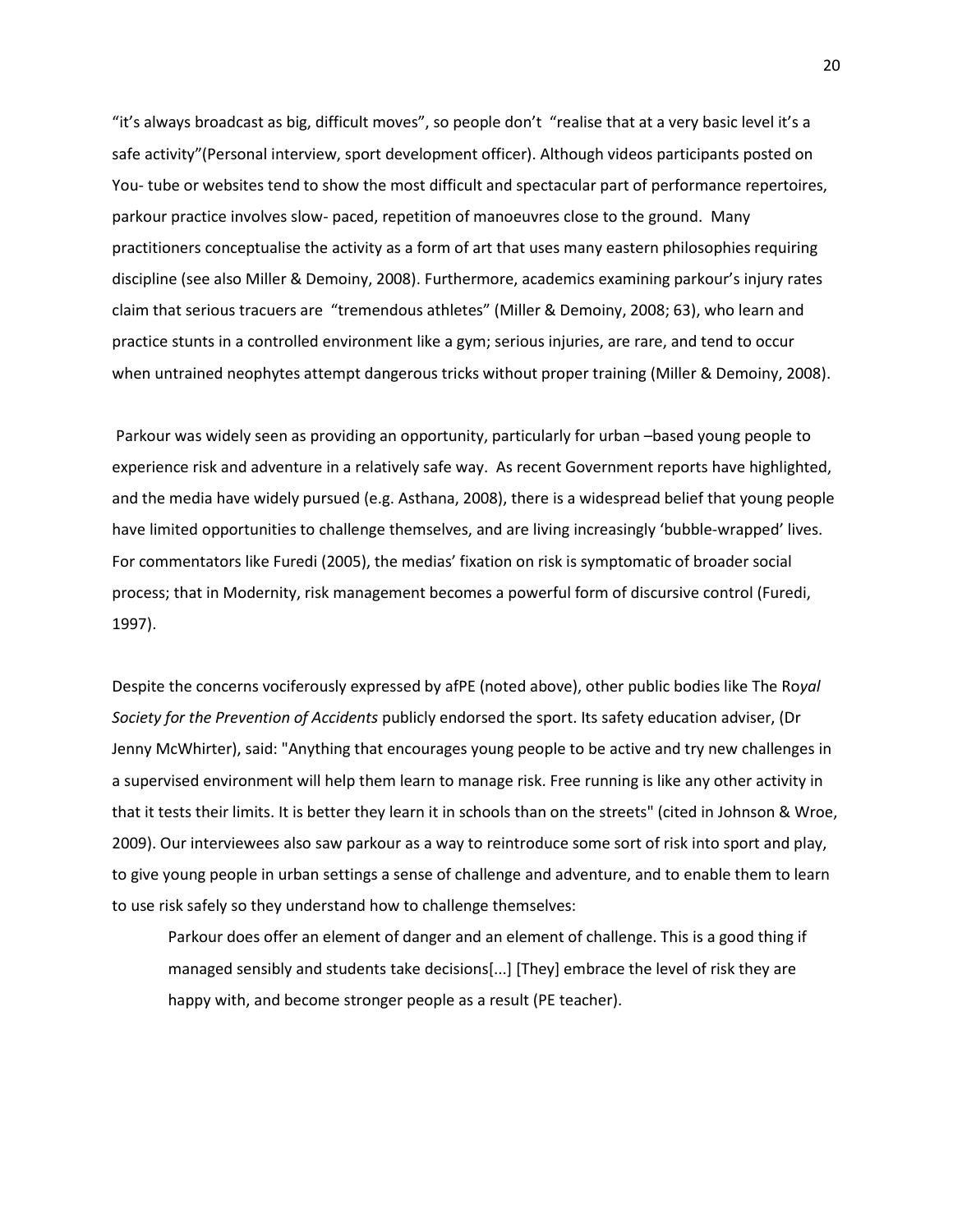You can take whatever risk you want but then you've got that real 'I can. I can do this'...And I think that's something they take into other area of their lives, that positive attitude (Head, teacher)

Despite such endorsements of the benefits, the contradictory discourses of danger and risk infused many of our interviews. Managing the risk, including aspects such as providing liability, insurance cover, was one of the central concerns for policy makers across all areas of provision.

### *Social context*

Our own observations of the activity also provided some possible explanations for parkour's perceived value for targeting various hard-to reach communities. Parkour provides few of the economic and cultural barriers participants face in many traditional sports. The costs are minimal; there is no fee for facilities or coaching, the clothing requirement and style are just cheap trainers $^{x}$ . It can be conducted alone or with friends, anywhere, at any time, without rules, or restrictions: "they can climb on things and run around things and just be physically active in their communities and on their doorsteps again" (interview). Knowledge of the activity is gained on-line or through joining other participants in meetings or *Jams,* gate keepers recognise the importance of being welcoming and inclusive. The image of the activity is not especially 'sporty' and has an edge urban feel, which may appeal to those attracted to other popular aspects of youth culture such as street dance. The informal but extremely strong networks that developed amongst the traceurs in our research, certainly developed in Putnam's (2000) terms 'bonding capital', that is "networks based on strong social ties between similar people- people 'like us' – with relations, reciprocity and trust based on ties of familiarity and closeness" which can lead to the development of social capital (Coalter, 2007; 59; J Kay, 2005).

### *'Active Citizens'*

In the East Sussex Case study it was also evident that thorough their involvement in lobbying for a parkour training area, these teenage traceurs had been involved with forms of civic engagement. Having instigated the process, they then helped in the planning, community-lobbying and even building the parkour park. Their resourcefulness, maturity, self-direction and creativity positioned them, in the eyes of leisure providers and community stake holders as 'good citizens'. This shift from urban based lifestyle sports participants being perceived as deviant, to good active citizens appear to be a more widespread and significant trend in the urban politics of lifestyle sport. Until quite recently skateboarders were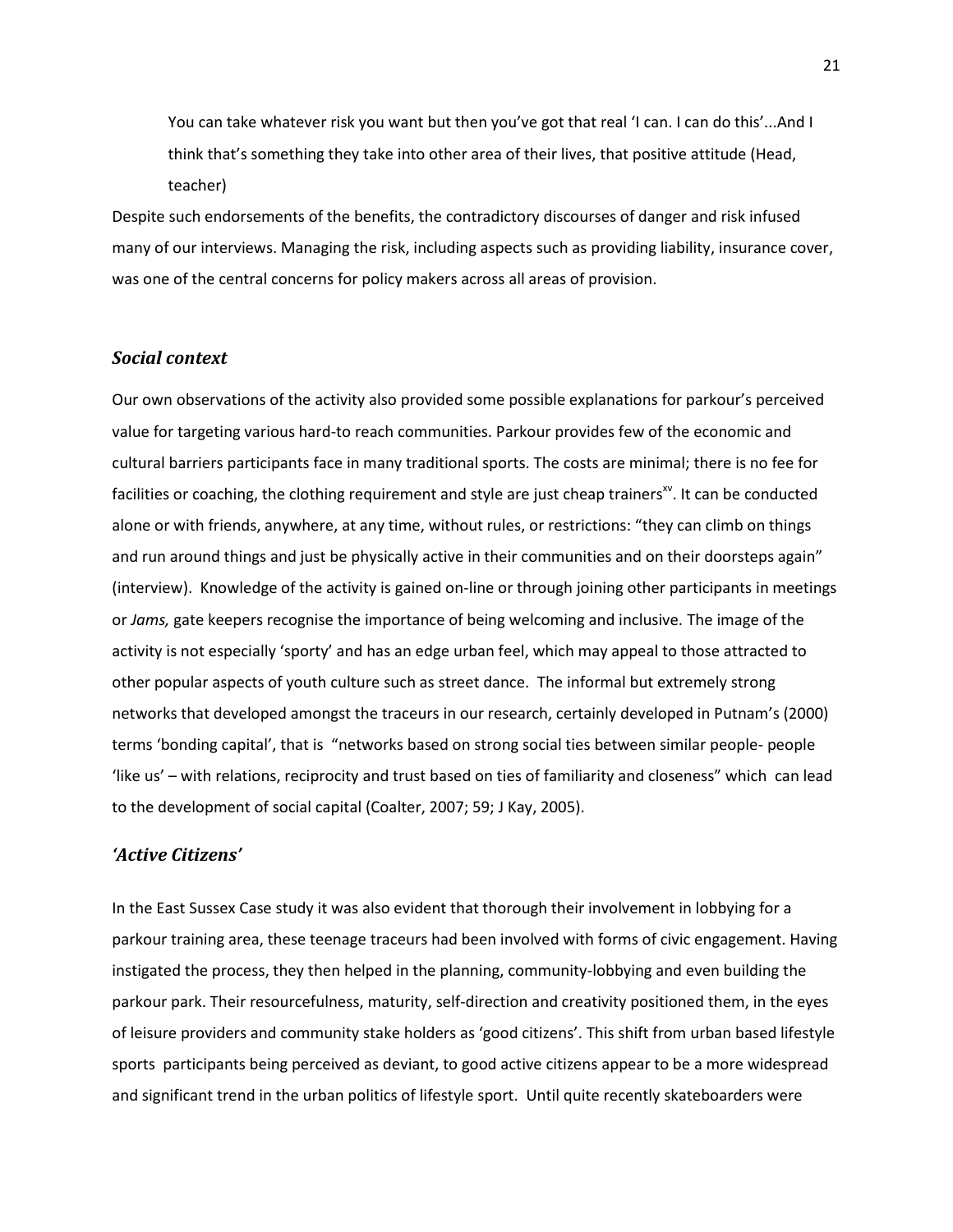excluded from public spaces, and marginalised in decision making processes (See for example Chiu, 2009; Howell, 2005; Jones & Graves, 2000; L'Aoustet & Griffet, 2001; Stratford, 2002; Vivoni, 2009). However these negative public perceptions of skateboarders have been challenged, highlighting their social benefits (Dumas & Laforest, 2009); illustrating, for example, that successful skate parks can become an important social space in which young people - not just skaters - can gather, socialise, and take responsibility to preserve and protect the park and wider locale, fostering a sense of "responsibility, ownership and control" among the users (Jones & Graves, 2000; 137). As Howell suggests, skateboarding is being "reconfigured as an instrument of development" (Howell, 2005). He describes an explosion in provision for skate parks in North America over the past decade, suggesting that the motivation for 'urban mangers' (meaning the plethora of people involved in commercial and state funded leisure provision) to provide new facilities is linked to the characteristic behaviour of skateboarders which includes "refraining from bringing liability cases for injuries", informally policing the neighbourhoods surrounding the parks, and showing creativity, "personal responsibility, selfsufficiency, and entrepreneurism" values that are desired personal characteristics of young citizens in neo-liberal societies" (Howell, 2008; 477).<sup>xvi</sup> While Howell's research is focused on the North American city these political processes and ideologies have wider resonance in other neo-liberal contexts like the UK, helping to understand this shift in the motivation and behaviour of commercial and state funded leisure providers of lifestyle sports.

While the reasons given by those involved with the Peacehaven parkour park were often quite vague and even contradictory, they too viewed the 'parkour lads' as 'good' and engaged young citizens, not deviant youth in need of discipline and containment. Parkour was credited by teachers, community workers, and indeed some participants, as having developed the confidence and maturity of the boys involved; in one case it was attributed to completely changing the attitudes and behaviour of a pupil on the verge of being expelled from school. As a member of the REGEN team commented, through the activity these teenagers learnt to think and behave in more 'creative' and 'productive' ways:

They approached problems in a different way, it wasn't just A to B a bit of lateral thinking, a different way of looking at problems which was really interesting. I just thought, it's absolutely amazing, it's outside and its one of those things you've got to train to do and it's inexpensive and if it can help at school it takes credit (interview, REGEN member).

One of the teenage boys told us "I used to be really unconfident before I did parkour... I think once you do parkour, it definitely changes you." Like the skate boarders discussed in Howell's (2008) research,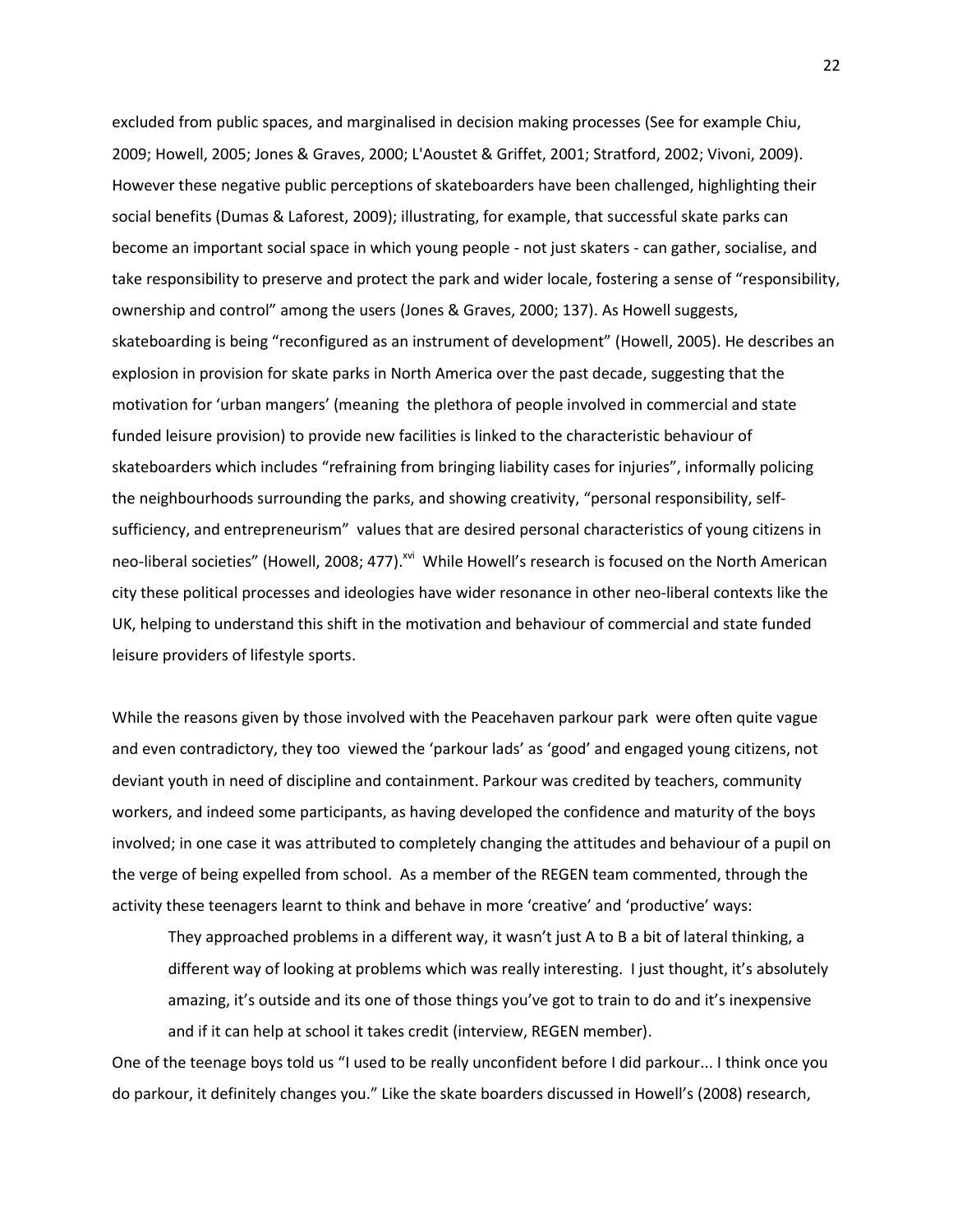their maturity, resourcefulness, self-direction, disciplined-approach and creativity positioned them, in the eyes of these leisure providers as 'good citizens.'

# **Conclusions**

In his paper we have described policy interventions using parkour that cut across different policy agendas including social inclusion, anti-social behaviour, and increasing physical activity. We have explored the benefits of parkour from the perspective of those running the projects in sport, the arts and education, providing managed risk-taking and engaging a wide-range of traditionally hard to reach groups. Our objective was not to 'measure' improvements, nor evaluate these policy interventions and the politics that underpin them, but given the paucity of research in this area, to firstly highlight their existence, and secondly, begin to understand how the culture of parkour has contributed to changed attitudes and behaviours in these contexts.

While this project is just a starting point for understanding the relationship between lifestyle sports, parkour and sport policy, some interesting issues are raised in terms of the wider agenda proposed in Tomlinson et al.'s report (1995). To summarise; first, are problems in the evidence-base underpinning our understanding of the significance of lifestyle sport; the positivistic drive for simplistically- conceived participation data has limited understanding. Parkour illustrates how lifestyle sports can, in specific circumstances, contribute to physical health, wellbeing, community and civic engagement, appealing to groups of male *and* female participants not engaged by traditional sporting activities, and particularly team games. We have raised some implications for our understanding of how social capital is developed through sport participation, and the potential role of (post)subcultural communities (Wheaton, 2007) like parkour. It is also apparent that policy initiatives, such as the ones we have discussed, need to be driven from the community level (Kay, 2005), with an understanding of the meaning given to participation, and ensuring that the participants continue to determine the form and circumstances of the activity. In these contexts, seemingly individualistic deviant activities can, in the right circumstances, lead to wider community engagement and civic responsibility. The fluid and ever evolving nature of parkour allows it to be re-defined to fit different policy agendas across the arts and sport, and indeed to propose 'alternative' and seemingly more inclusive forms of 'physical culture' (Atkinson, 2009). Yet, there is a need for evaluation of these policy interventions, particularly from the perspectives of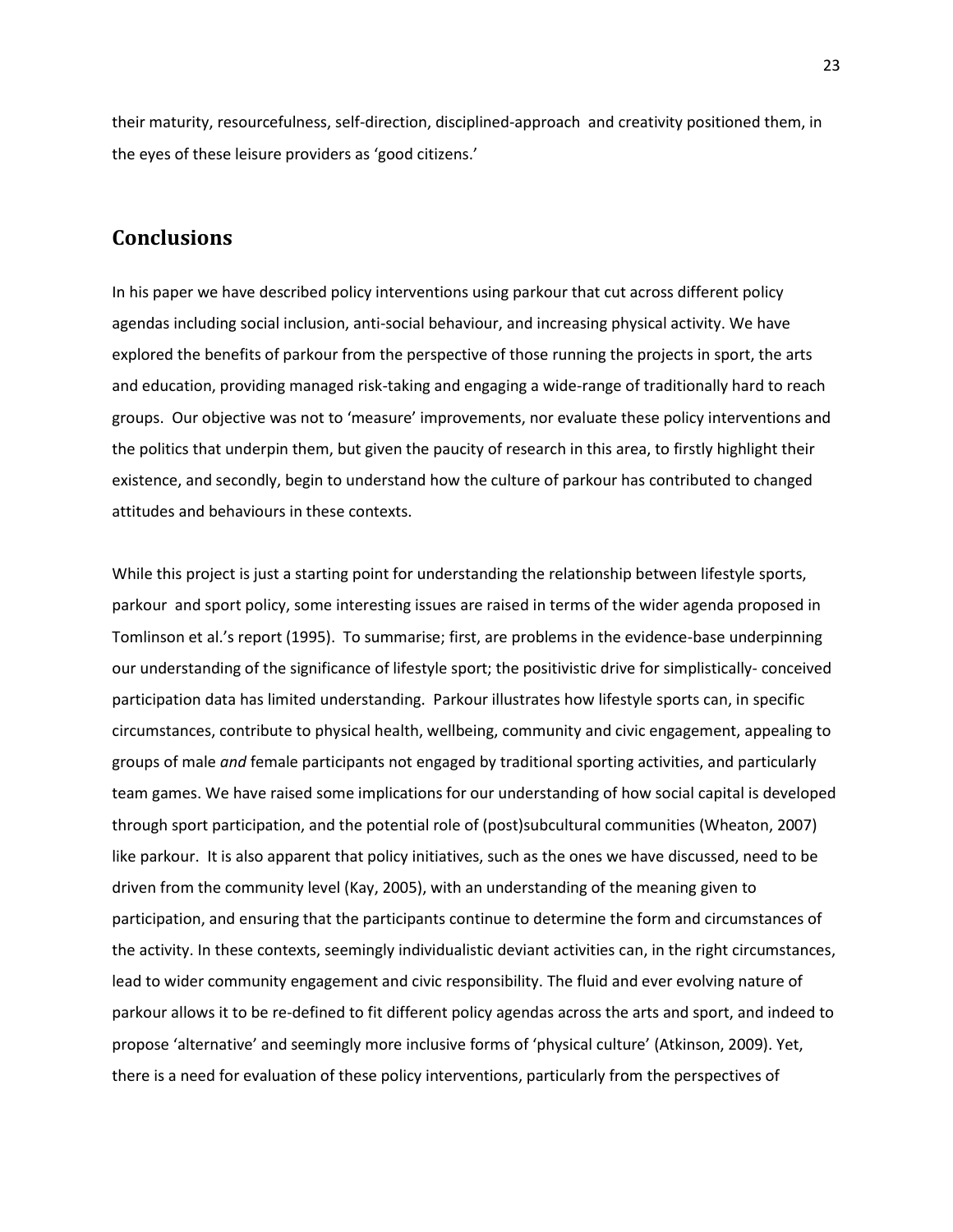participants, to understand the mechanisms leading to the claimed outcomes, and to recognise the specificity of the circumstances leading to changes in people's behaviour (c.f. Coalter, 2007).

The research also supports Tomlinson et. al's (2005) contention about the need to understand the governance structures of lifestyle sports, and indeed the (impact of ) the contradictory role of NGBs in lifestyle sport and informal sport more widely. In this context Sport England's emphasis on funding though Governing Bodies,( NGBs) which have been tasked with, and funded to promote and increase participation in their sports, presents particular difficulties for developing and promoting lifestyle sport provision. Parkour's fluidly does not easily fit the rigid boundaries imposed by many organisational structures involved in the policy making process; <sup>xvii</sup> to understand and develop the place of noncompetitive and aesthetic-style sporting activities in policy development, evidently requires work across agencies' (in sport, the arts, physical activity, education and health) traditional boundaries. The discourse of risk and how it is managed by policy makers and stakeholders in the context of parkour is a central issue, one that is infused with pervasive disciplinary discourses serving to produce normative 'healthy' (McDermott, 2007) self-responsible and productive neoliberal citizens. While participants remain resistant to having regulations imposed on them, most acknowledged the need for training and teaching to be regulated. However, akin to many other risky lifestyle sports including mountaineering and surfing, subcultural codes, rather than imposed sport rules, are seen to ensure the safety of participants (Beedie, 2007; Tomlinson *et al.*, 2005). While lifestyle sports like parkour clearly provide numerous challenges for traditional sport-based policy making, it is also an untapped potential that policy makers can no longer afford to ignore.

# **Bibliography**

- Archer, N. (2010) Virtual poaching and altered space: reading parkour in French visual culture. *Modern & Contemporary France*, 18(1), 93-107.
- Asthana, A. (2004). Surf's up for the beach girls*. The Observer,* p. 17.
- Asthana, A. (2008, 3rd August ). Kids need the adventure of 'Risky Play' *Sunday Observer*.
- Atkinson, M. (2009). Parkour, Anarcho-Environmentalism, and Poiesis. *Journal of Sport and Social Issues 33*(2), 169-194
- Atkinson, M., & Young, K. (2008). Youth Tribes in Sport In *Deviance and Social Control in Sport* Human Kinetics
- Bach, L. (1993). Sport without facilities: The use of urban spaces by informal sports. *International Review for the Sociology of Sport, 28*(3), 281-295.
- Banks, M. (2008). The instrumental leisure of the 'creative class', *CRESC working paper series* Milton Keynes: CRESC, Open University
- Barkham, P. (2006, 17 July 2006 ). A bigger splash, a lot more cash*. The Guardian* pp. 6-9.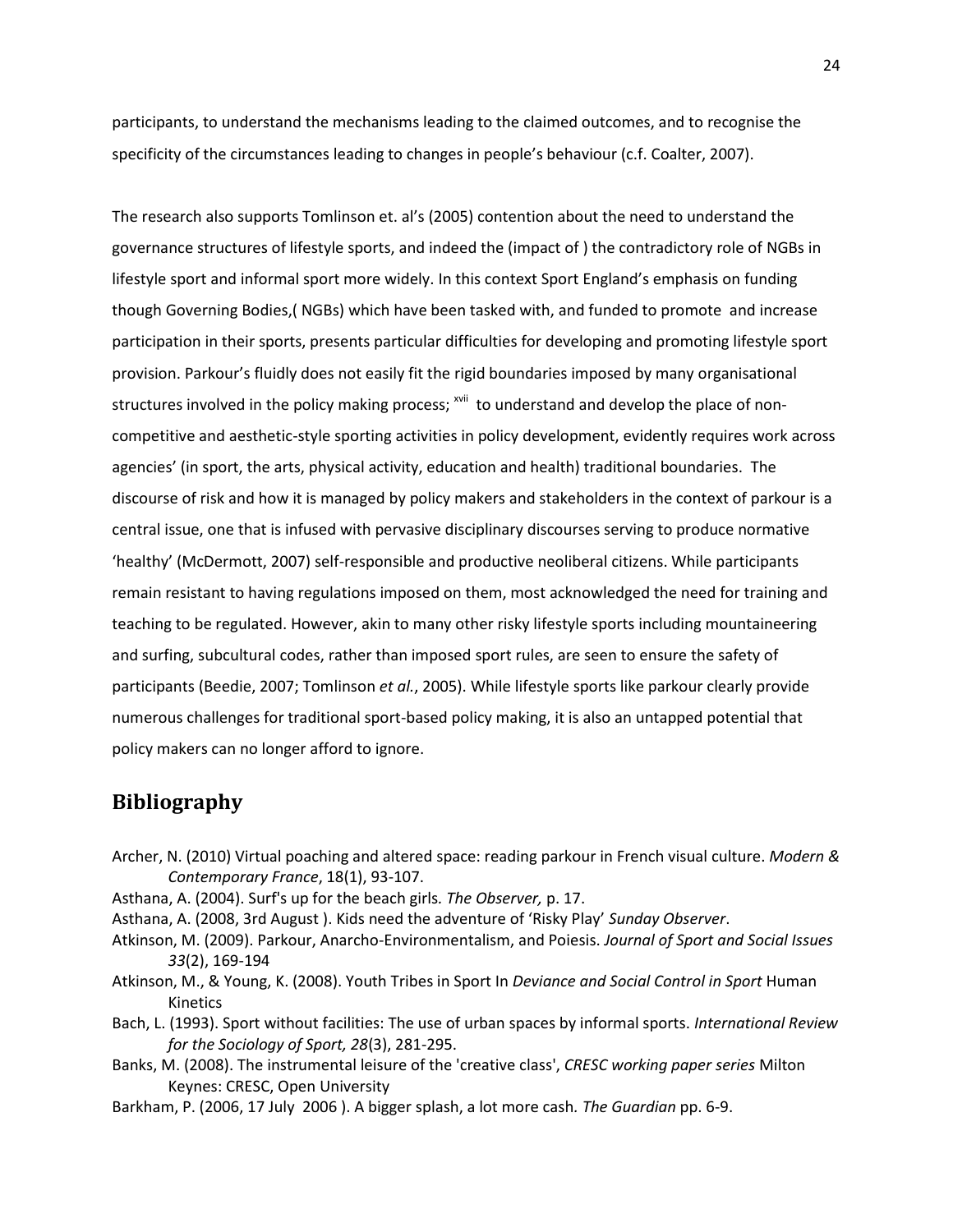Bavinton, N. (2007). From Obstacle to Opportunity: Parkour, leisure, and the reinterpretation of constraints. *Annals of Leisure Research, 10*(3/4), 391-412.

- Beaumont, G. (2008). 'Parkour Related' Activity: afPE's position statement and recommendations'. 14/11/08. 2009, from http://www.afpe.org.uk/public/news\_archive\_november.htm
- Beedie, P. (2007). Legislators and interpreters: An examination of chage in philosophical interpretations of 'being a muntaineer'. In M. McNamee (Ed.), *Philosophy, risk and adventure sports* (pp. 25-42). London: Routledge
- Booth, D., & Thorpe, H. (2007). The meaning of Extreme In D. Booth & H. Thorpe (Eds.), *Berkshire encyclopedia of extreme sports* Great Barrington: Berkshire Reference Works.
- Borden, I. (2001). *Skateboarding, space and the city: Architecture and the body*. Oxford: Berg.
- Campbell, M. (Director) (2006). Casino Royal, UK.
- Chiu, C. (2009). Street and park skateboarding in New York city public space. *Space and Culture, 12*(1), 25-42.
- Christie, M. (2003). Jump London. London BBC.
- Coalter, F. (2004). Future sport or future challenges to sport? *Driving up participation: The challenge for sport* (pp. 78-86). London, Sport England, April 2004.
- Coalter, F. (2007). *A wider social role for sport: Who's keeping the score?* London: Routledge.
- Comer, K. (2004). Wanting to be Lisa: Generational rifts, girl power and the globalization of surf culture. *American Youth Cultures*, 237-265.
- Cornford, C. (2008). Circular 099/2008: Guidance on Parkour, *CZone*.
- Daskalaki, M., Stara, A., & Miguel, I. (2008). The 'Parkour organisation': inhabitation of corporate spaces. *Culture & Organisation, 14*(1), 49-64.
- DCMS. (2002). Game Plan: A strategy for delivering Government's Sport and Physical Activity Objectives. Department of Culture, Media and Sport and the Strategy Unit , London
- DCMS. (2008). *Playing to win: A New Era for Sport*. Department for Culture, Media and Sport, London.
- Dumas, A., & Laforest, S. (2009). Skateparks as a health-resource: Are they as dangerous as they look? *Leisure Studies, 28.*(1).
- Edwardes, D. (2007). Parkour. In D. Booth & H. Thorpe (Eds.), *Berkshire encyclopedia of extreme sports*  (pp. 233-236). Great Barrington: Berkshire Reference Works.
- Foucault, M. (1988). Technologies of the self. In L. H. Martin, H. Gutman & P. H. Hutton (Eds.), *Technologies of the self: A seminar with Michel Foucault* Cambridge MA: The MIT Press.
- Furedi, F. (1997). *Culture of fear* London: Castells.
- Geyh, P. (2006). Urban free flow: A poetics of parkour. *Media culture journal 9*(3), 4.
- Gratton, C. (2004). Sport, health and economic benefit. In S. England (Ed.), *Driving up participation: the challenge for sport* (pp. 61-67). London: Sport England. .
- Green, M., & Houlihan, B. (2006). Governmentality, Modernization, and the "Disciplining" of National Sporting Organizations: Athletics in Australia and the United Kingdom. *Sociology of Sport Journal, 23*, 47-71
- Heywood, L. (2007a). Producing girls and the neoliberal body In J. Hargreaves & P. Vertinsky (Eds.), *Physical culture, power, and the body* (pp. 101-120). Abingdon: Routledge
- Heywood, L. (2007b). Third wave feminism, the global economy, and women's surfing: sport as stealth feminism in girls' surf culture. In A. Harris (Ed.), *Next wave cultures: Feminism, subcultures, activism* (pp. 63-82): Routledge
- Houlihan, B., Bloyce, D., & Smith, A. (2009). Editorial: Developing the research agenda in sport policy *International Journal of Sport Policy 1*(1), 1-9.
- Howell, O. (2005). The creative class and the gentrifying city: Skateboarding in Philadelphia's Love Park *Journal of Architectural Education, 4*, 32-45.
- Howell, O. (2008). Skateparks as neoliberal playground. *Space and Culture, 11*(4), 475-496.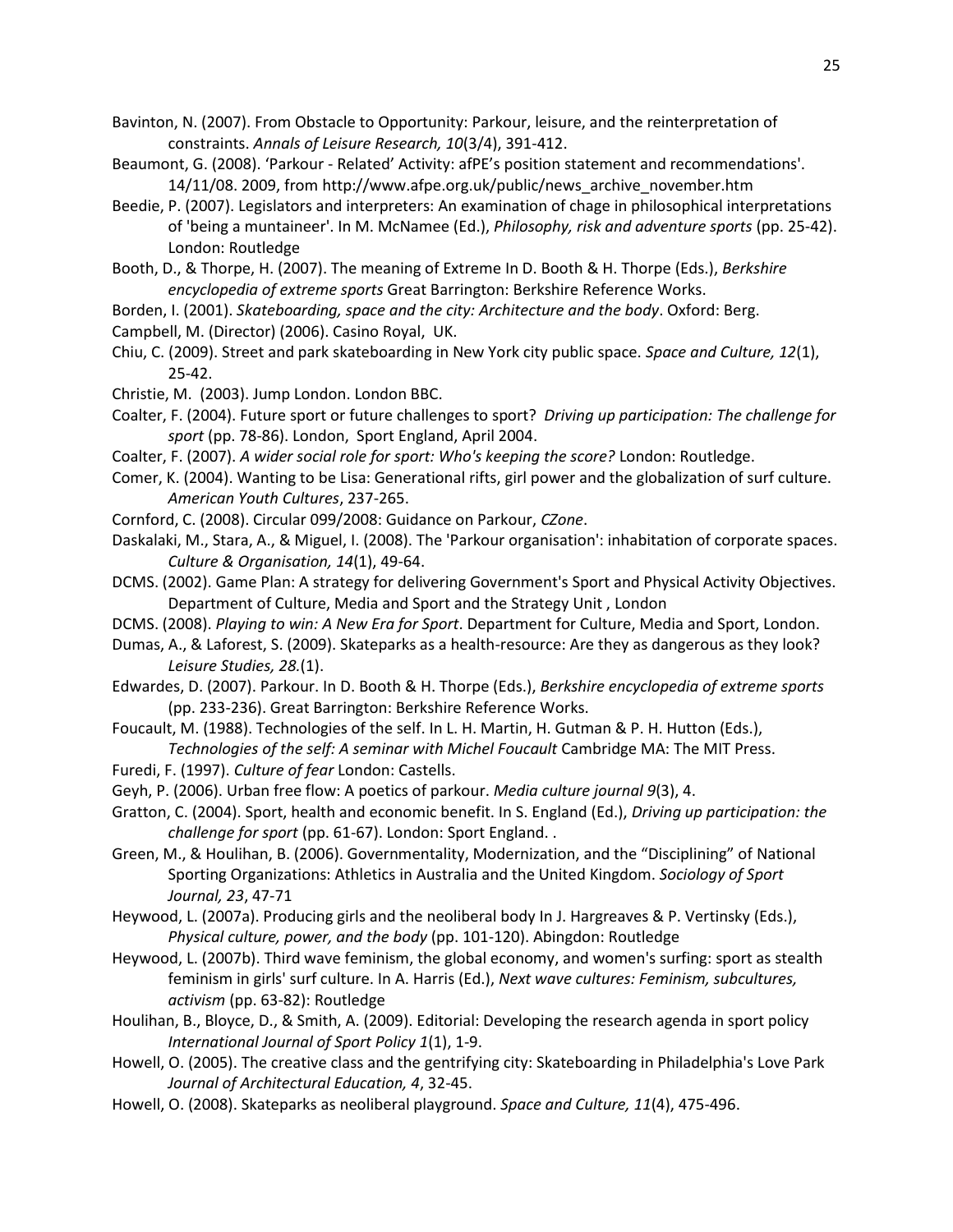- Jarvie, G. (2006). Sport, lifestyles and alternative culture In *Sport, culture and society: An introduction* (pp. 267-282). London: Routledge.
- Johnson, A., & Wroe, S. (2009, 25 January ). Free running could be taught in secondary schools*. Independent.*
- Jones, S., & Graves, A. (2000). Power plays in public space: Skateboard parks as battlegrounds, gifts, and expression of self *Landscape Journal* 136-148.
- Kay, J. (2005). Extreme sports and national sport policy in Canada. In A. Flintoff, J. Long & K. Hylton (Eds.), *Youth, sport and active leisure: theory, policy and participation* (pp. 47-56). Eastbourne Leisure Studies Association.
- Kay, T. (2009). Developing through sport: evidencing sport impacts on young people', *Sport in Society, 12*(9), 1177 - 1191.
- Kusz, K. (2004). 'Extreme America': The cultural politics of extreme sports in 1990s America. In B. Wheaton (Ed.), *Understanding lifestyle sports: Consumption, identity and difference* (pp. 197- 213).
- L'Aoustet, O., & Griffet, J. (2001). The Experience of Teenagers at Marseilles' Skate Park: Emergence and Evaluation of an Urban Sports Site. *Cities, 18*(6), 413-418.
- McDermott, L. (2007). A governmental analysis of children 'at risk' in a world of physical inactivity and obesity epidemics *Sociology of Sport Journal, 24*, 302-324.
- McLean, C. R., Houshian, S., & Pike, J. (2006). Paediatric fractures sustained in Parkour (free running). *Injury, 37*(8), 795-797.
- Miller, J. R., & Demoiny, S. G. (2008). Parkour: A New Extreme Sport and a Case Study. *The Journal of Foot and Ankle Surgery, 47*(1), 63-65.
- Mintel. (2003 ). *Extreme Sports, Leisure Intelligence* London Mintel International Group Ltd. .
- Mould, O. (2009). Parkour, the city, the event. *Environment and Planning: Society and space 27*, 738- 750.
- Muggleton, D., & Weinzierl, R. (Eds.). (2003). *The Post-subcultures reader*. Oxford: Berg.
- Oliver, S. (2006). Moral dilemmas of participation in dangerous leisure activities. *Leisure Studies 1*, 95- 109.
- Ortuzar, J. (2009). Parkour or l'art du deplacement. *The Drama Review 53*(3), 54-66.
- Piggin, J., Jackson, S., & Lewis, M. (2009). Knowledge, power and politics: contesting 'evidence-based' national sport policy. *International Review for the Sociology of Sport, 44*(1), 87-102.
- Positive Futures Team (2007). Positive Futures Review of the year (accessed October 2009) http://drugs.homeoffice.gov.uk/publication-search/183400/positivefuturesreview?view=Binary
- Putham, R. (2000). *Bowling Alone: The collapse and revival of the American community* New York: Simon and Shuster
- Rinehart, R. (2000). Emerging Arriving Sport: Alternatives to formal sport. In J. Coakley & E. Dunning (Eds.), *Handbook of sport studies* (pp. 504-519). London: Sage.
- Rinehart, R., & Sydor, S. (Eds.). (2003). *To the Extreme: Alternative sports, inside and out*. Albany: State University of New York Press.
- Robinson, V. (2008). *Everyday masculinities and extreme sport: Male identity and rock climbing* Oxford: Berg.
- Saville, S. J. (2008). Playing with fear: Parkour and the mobility of emotion' *Social & Cultural Geography 9*(8), 891-914.
- Sport England (Accessed 2009). Active People Survey, London .

http://www.sportengland.org/research/active\_people\_survey.aspx

Stranger, M. (1999). The aesthetics of risk: A study of surfing. *International Review for the Sociology of Sport, 34*(3), 265-276.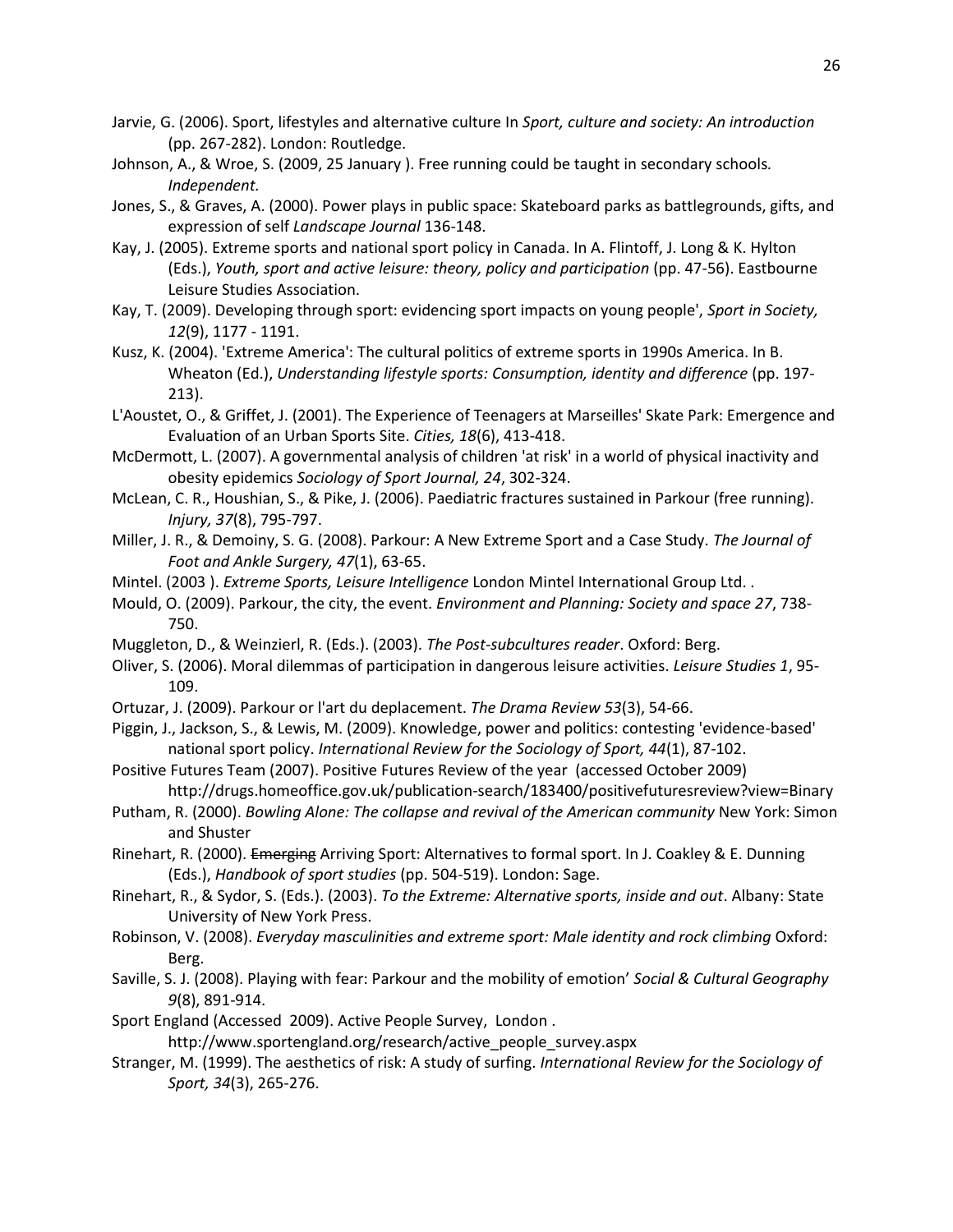- Stratford, E. (2002). On the edge: a tale of skaters and urban governance. *Social & Cultural Geography, 3*(2), 193 - 206.
- Thompson, D. (2008). Jump City: Parkour and the Traces. *South Atlantic Quarterly 107*(2), 251- 263.
- Thorpe, H. (2008). Foucault, Technologies of Self, and the Media: Discourses of Femininity in Snowboarding Culture. *Journal of Sport and Social issues, 32*(2), 199-229.
- Tomlinson, A., Ravenscroft, N., Wheaton, B., & Gilchrist, P. (2005). *Lifestyle Sport and national sport policy: An agenda for research. Report to Sport England*.
- Tremblay, M., & Willms, J. D. (2003 ). Is Childhood obesity epidemic in relation to physical inactivity? *International Journal of Obesity 27*, 1100-1105.
- Vivoni, F. (2009). Spots of Spatial Desire: Skateparks, Skateplazas, and Urban Politics. *Journal of Sport and Social Issues, 33*(2), 130-149.
- Wheaton, B. (2004a). Introduction: Mapping the lifestyle sport-scape. In B. Wheaton (Ed.), *Understanding Lifestyle sports: Consumption, identity and difference*. London: Routledge.
- Wheaton, B. (2005). Selling out? The globalization and commercialisation of lifestyle sports. In L. Allison (Ed.), *The global politics of sport* (pp. 140-161). London: Routledge.
- Wheaton, B. (2007). After Sport Culture: Rethinking Sport and Post-Subcultural Theory. *Journal of Sport and Social Issues, 31*(3), 283-307.
- Wheaton, B. (2009). The cultural politics of lifestyle sport (re)visited: beyond white male lifestyles In J. Ormond & B. Wheaton (Eds.), *'On the edge': Leisure, consumption and the representation of adventure sport.* (Vol. 104). Eastbourne Leisure Studies Association.

Wheaton, B. (Ed.). (2004b). *Understanding lifestyle sports: Consumption, identity and difference*. London: Routledge.

<sup>i</sup> Their report develops an agenda for research, suggesting ways in which lifestyle sports can be brought into the policy arena in England. Key areas include, examining the potential for new and different forms of engagement, and new ways in which governance structures – and governing bodies – could work with Sport England and other agencies (Tomlinson et al., 2005, p. 5).

http://www.aelz.org/files/documents/Using%20water%20based%20activities.pdf

iii http://www.streetgames.org/drupal-5.0/index.php

 $\overline{a}$ 

<sup>iv</sup> In evaluating the various survey data available Tomlinson et al. claimed "These are limited in terms of scope and data reliability, with little trend consistency" (2005; 2). To illustrate the extent of this problem consider the various data sources on UK surfing participation. According to the BSA, the sport's NGB, there are 500,000 regular surfers in the UK (2006). They also claimed that it is a fast growing activity with membership up 400% in the past five years (cited in Barkham, 2006). However according to the Sport England's *Active People Survey*, the number of adults (over 16) who take part at least once a month is only 58,439<sup>iv</sup>, a ten-fold difference. Moreover the survey did not show a large increase in the year on year data (from 2005-6 to 2007-8). In contrast another national survey focusing on water sport participation, the *Watersport and Leisure Participation*iv survey (2007), suggested there were 606, 802 surfers in the UK. Such variation in the survey data on lifestyle sport participation is typical.

 $\mathbf{u}^{\parallel}$  e.g. Active X, Great Yarmouth's kite-project, and CREST Cornwall, Rural and Extreme Sport.